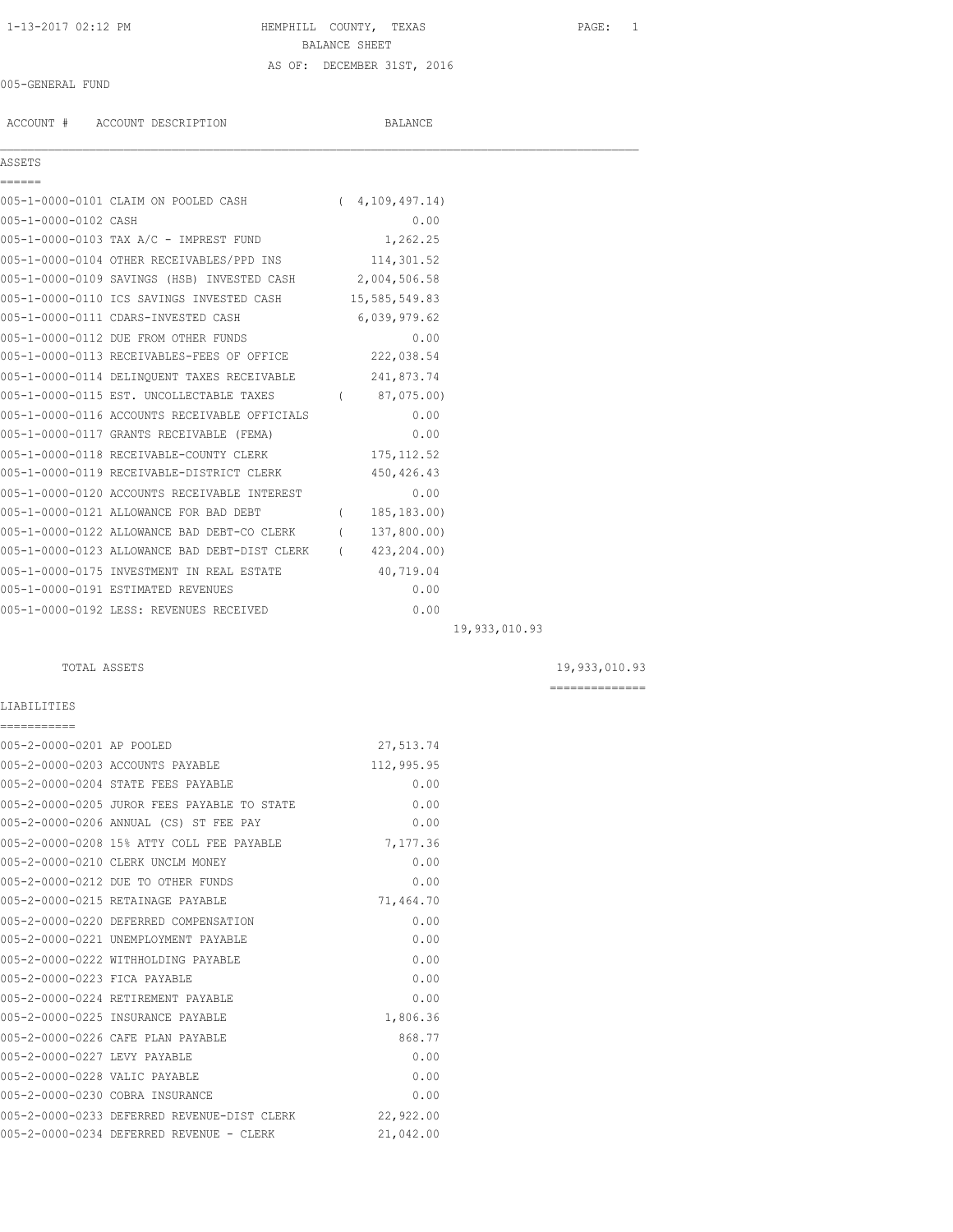### AS OF: DECEMBER 31ST, 2016

## 005-GENERAL FUND

|                              | ACCOUNT # ACCOUNT DESCRIPTION                        | BALANCE    |  |
|------------------------------|------------------------------------------------------|------------|--|
|                              | 005-2-0000-0236 DEFERRED REVENUE - JP                | 23,377.00  |  |
|                              | 005-2-0000-0238 DEFERRED TAX REVENUE                 | 139,806.00 |  |
|                              | 005-2-0000-0261 SALES TAX REPORT                     | 0.00       |  |
|                              | 005-2-0000-0281 APPROPRIATIONS                       | 0.00       |  |
|                              | 005-2-0000-0282 LESS: EXPENDITURES                   | 0.00       |  |
|                              | 005-2-0000-0283 LESS: ENCUMBRANCES                   | 0.00       |  |
|                              | 005-2-0000-0290 PRIOR YR A/PAYABLE                   | 0.00       |  |
|                              | 005-2-0000-0301 1-CCC COURT COSTS COLLECTED          | 3,683.40   |  |
|                              | 005-2-0000-0306 6-BAIL BOND FEE                      | 256.50     |  |
|                              | 005-2-0000-0307 7-DNA CONVICTIONS                    | 0.00       |  |
|                              | 005-2-0000-0308 8-DNA CS COMM. SUPERVISION           | 0.00       |  |
|                              | 005-2-0000-0309 9-DNA JV TESTING FEE JV              | 0.00       |  |
|                              | 005-2-0000-0310 10-EMS TRAMA FUND                    | 2.15       |  |
|                              | 005-2-0000-0311 11-JPD-JUV PRO DIVERSION FEE         | 0.00       |  |
|                              | 005-2-0000-0312 12-JRF-JURY REIMBURSEMENT FEE 302.32 |            |  |
|                              | 005-2-0000-0313 13-IDF INDIGENT DEFENSE FEE          | 205.16     |  |
|                              | 005-2-0000-0314 14-MVF MOVING VIOLATION FEE          | 0.00       |  |
|                              | 005-2-0000-0315 15-STF STATE TRAFFIC FINE            | 1,518.20   |  |
|                              | 005-2-0000-0316 16-POF PEACE OFFICER FEES            | 51.77      |  |
|                              | 005-2-0000-0317 17-FTA FAILURE TO APPEAR             | 20.00      |  |
|                              | 005-2-0000-0318 18-JUD FUND CONSTITUTIONAL           | 18.88      |  |
|                              | 005-2-0000-0320 MCW-MOTOR CARRIER WT                 | 1,199.95   |  |
|                              | 005-2-0000-0321 TP-TIME PAYMENT FEE                  | 50.68      |  |
|                              | 005-2-0000-0322 DRF-DRIVING RECORDS FEE              | 0.00       |  |
|                              | 005-2-0000-0323 JS-JUDICIAL SUPPORT FEE              | 477.58     |  |
|                              | 005-2-0000-0324 TPDF-TRUANCY PREV DIV FUND           | 165.35     |  |
|                              | 005-2-0000-0325 SPECIALTY COURT                      | 0.00       |  |
|                              | 005-2-0000-0326 7TH COURT OF APPEALS                 | 35.00      |  |
| 005-2-0000-0327 OMNIBASE     |                                                      | 24.00      |  |
|                              | 005-2-0000-0328 PARKS&WILDLIFE                       | 0.00       |  |
|                              | 005-2-0000-0329 CHILD SAFETY SEAT                    | 161.85     |  |
| 005-2-0000-0330 CISD         |                                                      | 25.00      |  |
| 005-2-0000-0331 TRAILEE/CASA |                                                      | 5.00       |  |
|                              | 005-2-0000-0400 BIRTH-REMOTE ACCESS                  | 0.00       |  |
|                              | 005-2-0000-0410 1-BIRTH CERTIFICATE FEE              | 14.40      |  |
|                              | 005-2-0000-0420 2-MLF MARRIAGE LICENSE FEE           | 210.00     |  |
|                              | 005-2-0000-0430 3-DIM DEC OF INFORMAL MARRIAGE       | 0.00       |  |
|                              | 005-2-0000-0440 4-NDF NONDISCLOSURE FEES             | 0.00       |  |
|                              | 005-2-0000-0450 5-TCV-JUROR DONATIONS                | 0.00       |  |
|                              | 005-2-0000-0460 6-JUSTICE CTS-INDIGENT LEGAL         | 17.10      |  |
|                              | 005-2-0000-0470 7A-STATUTORY PROBATE                 | 0.00       |  |
|                              | 005-2-0000-0471 7B-JUDICIAL FUND FILING FEE          | 0.00       |  |
|                              | 005-2-0000-0480 8A-STATUTORY CO COURT                | 0.00       |  |
|                              | 005-2-0000-0481 8B-JUDICIAL FUND                     | 0.00       |  |
|                              | 005-2-0000-0490 9A-CONSTITUTIONAL CO COURT           | 0.00       |  |
|                              | 005-2-0000-0491 9B-JUDICIAL FUND FILING FEE          | 0.00       |  |
| 005-2-0000-0492 10A-DIVORCE  |                                                      | 44.75      |  |
|                              | 005-2-0000-0493 10B-OTHER THAN DIVORCE               | 297.00     |  |
|                              | 005-2-0000-0494 10C-INDIGENT LEGAL SERVICES          | 61.75      |  |
|                              | 005-2-0000-0495 11-JUDICIAL SUPPORT FEE              | 294.00     |  |
|                              | 005-2-0000-0496 SFP-ELECTRONIC FILING SYSTEM         | 246.48     |  |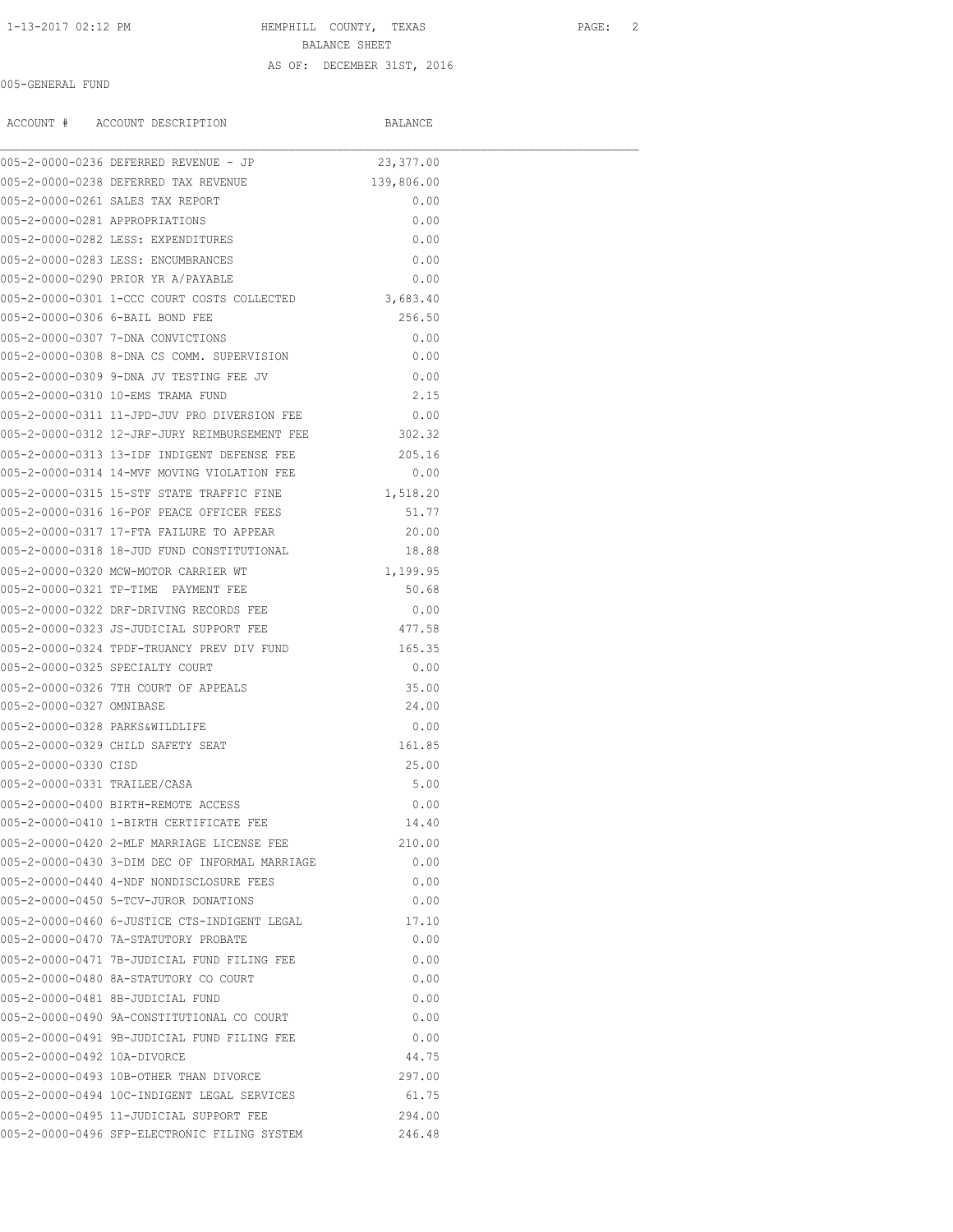### 1-13-2017 02:12 PM HEMPHILL COUNTY, TEXAS PAGE: 3

BALANCE SHEET

AS OF: DECEMBER 31ST, 2016

005-GENERAL FUND

| ACCOUNT # ACCOUNT DESCRIPTION                     | BALANCE       |               |                |
|---------------------------------------------------|---------------|---------------|----------------|
| 005-2-0000-0497 TEXAS HOME VISITING PROGRAM       | 15.00         |               |                |
| 005-2-1510-0221 UNEMPLOYMENT PAYABLE              | 0.00          |               |                |
| 005-2-1520-0221 UNEMPLOYMENT PAYABLE              | 0.00          |               |                |
| 005-2-1530-0221 UNEMPLOYMENT PAYABLE              | 0.00          |               |                |
| 005-2-1540-0221 UNEMPLOYMENT PAYABLE              | 0.00          |               |                |
| 005-2-2410-0221 UNEMPLOYMENT PAYABLE              | 0.00          |               |                |
| 005-2-2500-0221 UNEMPLOYMENT PAYABLE              | 0.00          |               |                |
| 005-2-2550-0221 UNEMPLOYMENT PAYABLE              | 0.00          |               |                |
| 005-2-2560-0221 UNEMPLOYMENT PAYABLE              | 0.00          |               |                |
| 005-2-3500-0221 UNEMPLOYMENT PAYABLE              | 0.00          |               |                |
| 005-2-3600-0221 UNEMPLOYMENT PAYABLE              | 0.00          |               |                |
| 005-2-7001-0221 UNEMPLOYMENT PAYABLE              | 0.00          |               |                |
| TOTAL LIABILITIES                                 |               | 438, 377. 15  |                |
| EOUITY                                            |               |               |                |
| ======                                            |               |               |                |
| 005-3-0000-0301 CURRENT FUND BALANCE              | 16,484,132.07 |               |                |
| 005-3-0000-0302 BUDGETED FUND BALANCE             | 0.00          |               |                |
| TOTAL BEGINNING EOUITY                            | 16,484,132.07 |               |                |
| TOTAL REVENUE                                     | 4,388,820.71  |               |                |
| TOTAL EXPENSES                                    | 1,378,319.00  |               |                |
| TOTAL REVENUE OVER/(UNDER) EXPENSES 3,010,501.71  |               |               |                |
| TOTAL EQUITY & REV. OVER/(UNDER) EXP.             |               | 19,494,633.78 |                |
| TOTAL LIABILITIES, EQUITY & REV.OVER/(UNDER) EXP. |               |               | 19,933,010.93  |
|                                                   |               |               | ============== |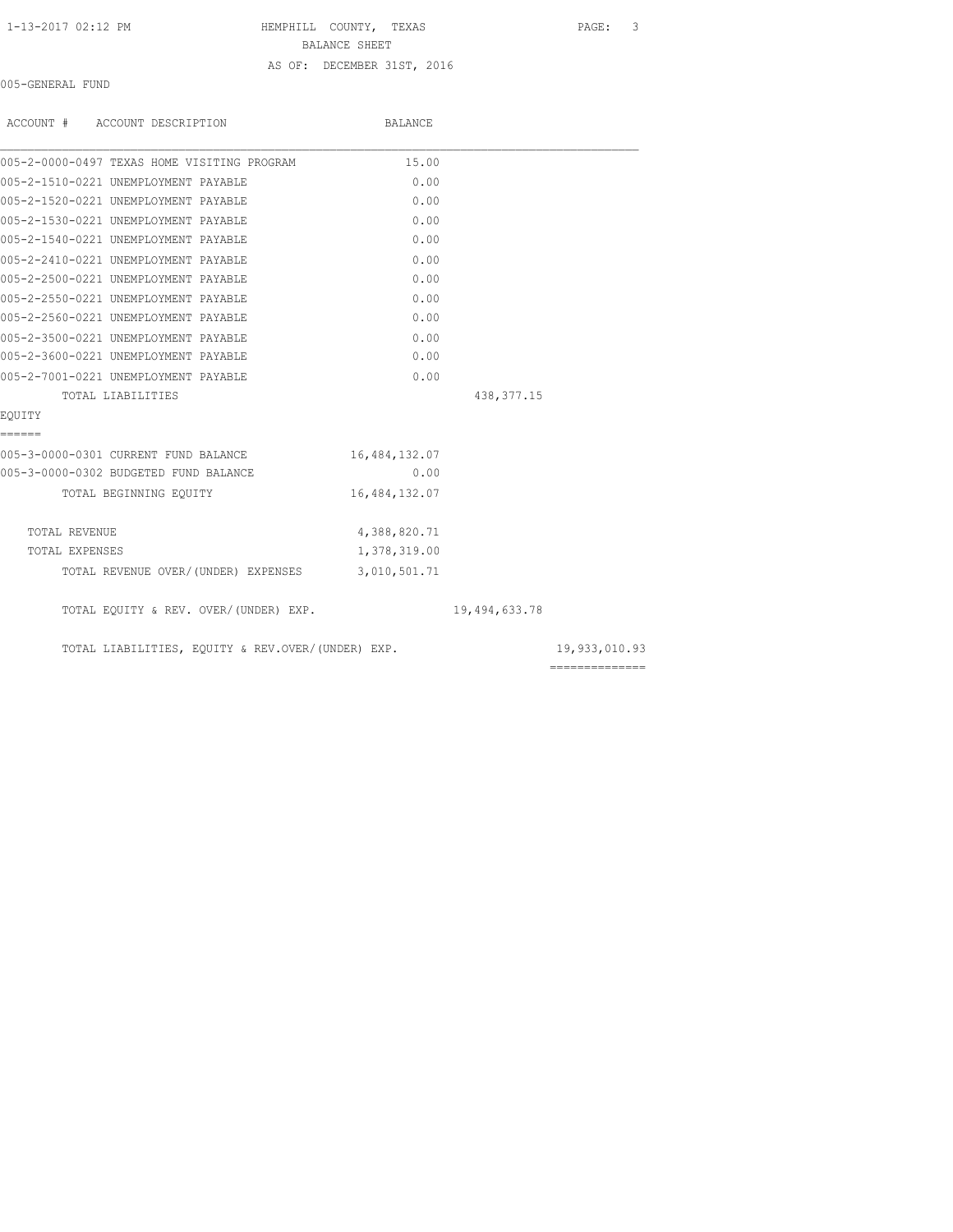| 1-13-2017 02:12 PM                                | HEMPHILL COUNTY, TEXAS<br>BALANCE SHEET | PAGE: 1        |
|---------------------------------------------------|-----------------------------------------|----------------|
|                                                   | AS OF: DECEMBER 31ST, 2016              |                |
| 008-LAW LIBRARY                                   |                                         |                |
| ACCOUNT # ACCOUNT DESCRIPTION                     | BALANCE                                 |                |
| ASSETS                                            |                                         |                |
| ======                                            |                                         |                |
| 008-1-0000-0101 CLAIM ON POOLED CASH              | 4,814.26                                |                |
| 008-1-0000-0102 CASH - LAW LIBRARY                | 0.00                                    |                |
| 008-1-0000-0191 ESTIMATED REVENUES                | 0.00                                    |                |
| 008-1-0000-0192 LESS: REVENUES RECEIVED           | 0.00                                    |                |
|                                                   |                                         | 4,814.26       |
| TOTAL ASSETS                                      |                                         | 4,814.26       |
| LIABILITIES                                       |                                         | ============== |
| -----------                                       |                                         |                |
| 008-2-0000-0201 AP POOLED                         | 0.00                                    |                |
| 008-2-0000-0203 ACOUNTS PAYABLE                   | 0.00                                    |                |
| 008-2-0000-0222 PAYROLL W/H PAYABLE               | 0.00                                    |                |
| 008-2-0000-0223 PAYROLL FICA PAYABLE              | 0.00                                    |                |
| 008-2-0000-0224 PAYROLL RETIREMENT PAYABLE        | 0.00                                    |                |
| 008-2-0000-0225 PAYROLL INSURANCE PAYABLE         | 0.00                                    |                |
| 008-2-0000-0281 APPROPRIATIONS                    | 0.00                                    |                |
| 008-2-0000-0282 LESS: EXPENDITURES                | 0.00                                    |                |
| 008-2-0000-0283 LESS: ENCUMBRANCES                | 0.00                                    |                |
| 008-2-0000-0290 PRIOR YEAR PAYABLES               | 0.00                                    |                |
| TOTAL LIABILITIES                                 |                                         | 0.00           |
| EQUITY<br>======                                  |                                         |                |
| 008-3-0000-0301 CURRENT FUND BALANCE              | 5,255.26                                |                |
| 008-3-0000-0302 BUDGETED FUND BALANCE             | 0.00                                    |                |
| TOTAL BEGINNING EQUITY                            | 5,255.26                                |                |
|                                                   |                                         |                |
| TOTAL REVENUE                                     | 245.00                                  |                |
| TOTAL EXPENSES                                    | 686.00                                  |                |
| TOTAL REVENUE OVER/(UNDER) EXPENSES (             | 441.00)                                 |                |
| TOTAL EQUITY & REV. OVER/(UNDER) EXP.             |                                         | 4,814.26       |
| TOTAL LIABILITIES, EQUITY & REV.OVER/(UNDER) EXP. |                                         | 4,814.26       |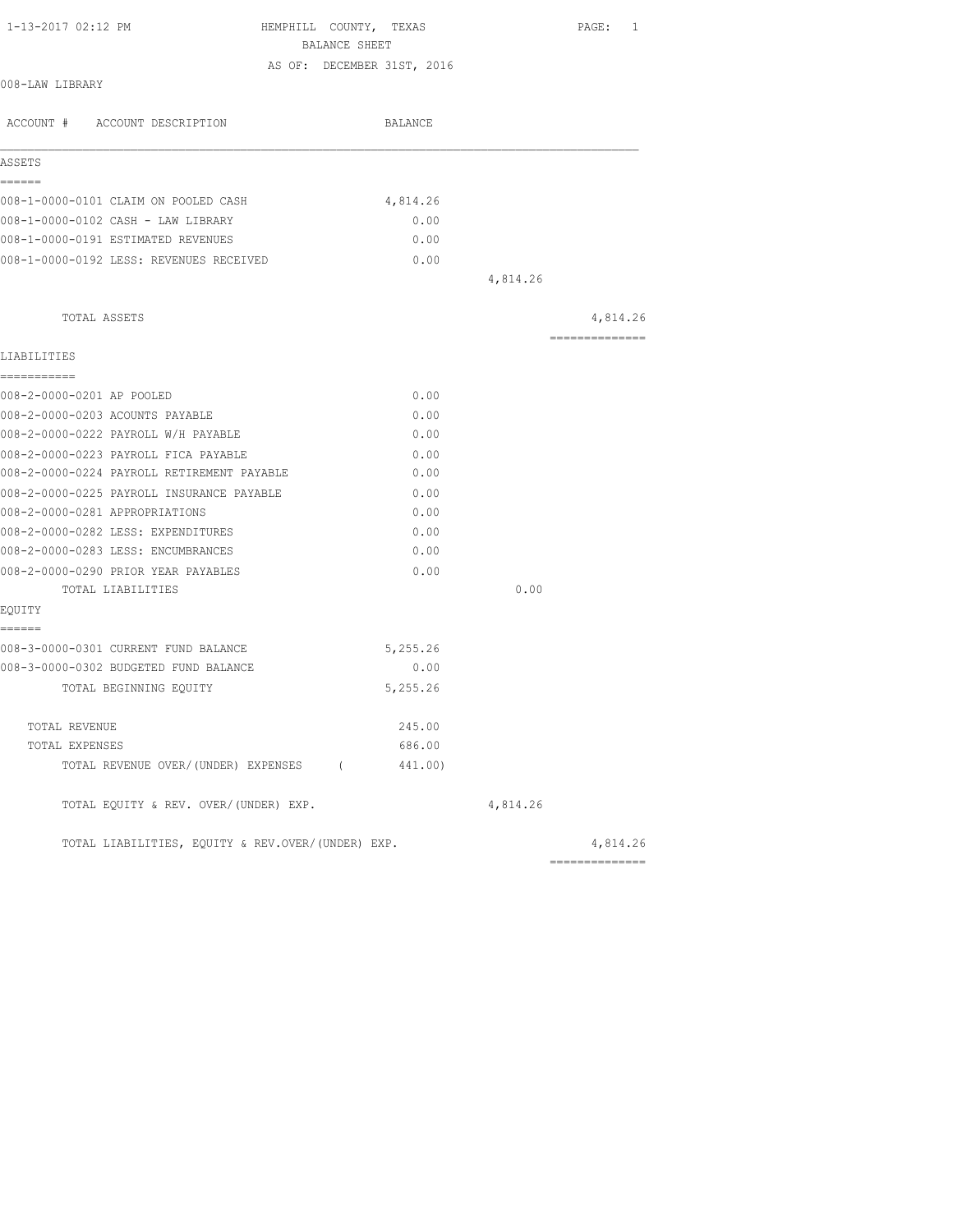|                                                   | BALANCE SHEET              |           |                                                                                                                                                                                                                                                                                                                                                                                                                                                                                        |
|---------------------------------------------------|----------------------------|-----------|----------------------------------------------------------------------------------------------------------------------------------------------------------------------------------------------------------------------------------------------------------------------------------------------------------------------------------------------------------------------------------------------------------------------------------------------------------------------------------------|
|                                                   | AS OF: DECEMBER 31ST, 2016 |           |                                                                                                                                                                                                                                                                                                                                                                                                                                                                                        |
| 009-SECURITY FEE                                  |                            |           |                                                                                                                                                                                                                                                                                                                                                                                                                                                                                        |
| ACCOUNT # ACCOUNT DESCRIPTION                     | BALANCE                    |           |                                                                                                                                                                                                                                                                                                                                                                                                                                                                                        |
| ASSETS                                            |                            |           |                                                                                                                                                                                                                                                                                                                                                                                                                                                                                        |
| ------                                            |                            |           |                                                                                                                                                                                                                                                                                                                                                                                                                                                                                        |
| 009-1-0000-0101 CLAIM ON POOLED CASH              | 62,533.57                  |           |                                                                                                                                                                                                                                                                                                                                                                                                                                                                                        |
| 009-1-0000-0102 CASH - COUNTY - SECURITY FEE      | 0.00                       |           |                                                                                                                                                                                                                                                                                                                                                                                                                                                                                        |
| 009-1-0000-0191 ESTIMATED REVENUES                | 0.00                       |           |                                                                                                                                                                                                                                                                                                                                                                                                                                                                                        |
| 009-1-0000-0192 LESS: REVENUES RECEIVED           | 0.00                       |           |                                                                                                                                                                                                                                                                                                                                                                                                                                                                                        |
|                                                   |                            | 62,533.57 |                                                                                                                                                                                                                                                                                                                                                                                                                                                                                        |
| TOTAL ASSETS                                      |                            |           | 62,533.57                                                                                                                                                                                                                                                                                                                                                                                                                                                                              |
|                                                   |                            |           | $\begin{array}{cccccccccccccc} \multicolumn{2}{c}{} & \multicolumn{2}{c}{} & \multicolumn{2}{c}{} & \multicolumn{2}{c}{} & \multicolumn{2}{c}{} & \multicolumn{2}{c}{} & \multicolumn{2}{c}{} & \multicolumn{2}{c}{} & \multicolumn{2}{c}{} & \multicolumn{2}{c}{} & \multicolumn{2}{c}{} & \multicolumn{2}{c}{} & \multicolumn{2}{c}{} & \multicolumn{2}{c}{} & \multicolumn{2}{c}{} & \multicolumn{2}{c}{} & \multicolumn{2}{c}{} & \multicolumn{2}{c}{} & \multicolumn{2}{c}{} & \$ |
| LIABILITIES                                       |                            |           |                                                                                                                                                                                                                                                                                                                                                                                                                                                                                        |
| ===========<br>009-2-0000-0201 AP POOLED          | 0.00                       |           |                                                                                                                                                                                                                                                                                                                                                                                                                                                                                        |
| 009-2-0000-0203 ACOUNTS PAYABLE                   | 0.00                       |           |                                                                                                                                                                                                                                                                                                                                                                                                                                                                                        |
| 009-2-0000-0222 PAYROLL W/H PAYABLE               | 0.00                       |           |                                                                                                                                                                                                                                                                                                                                                                                                                                                                                        |
| 009-2-0000-0223 PAYROLL FICA PAYABLE              | 0.00                       |           |                                                                                                                                                                                                                                                                                                                                                                                                                                                                                        |
| 009-2-0000-0224 PAYROLL RETIREMENT PAYABLE        | 0.00                       |           |                                                                                                                                                                                                                                                                                                                                                                                                                                                                                        |
| 009-2-0000-0225 PAYROLL INSURANCE PAYABLE         | 0.00                       |           |                                                                                                                                                                                                                                                                                                                                                                                                                                                                                        |
| 009-2-0000-0281 APPROPRIATIONS                    | 0.00                       |           |                                                                                                                                                                                                                                                                                                                                                                                                                                                                                        |
| 009-2-0000-0282 LESS: EXPENDITURES                | 0.00                       |           |                                                                                                                                                                                                                                                                                                                                                                                                                                                                                        |
| 009-2-0000-0283 LESS: ENCUMBRANCES                | 0.00                       |           |                                                                                                                                                                                                                                                                                                                                                                                                                                                                                        |
| 009-2-0000-0290 PRIOR YR A/PAYABLE                | 0.00                       |           |                                                                                                                                                                                                                                                                                                                                                                                                                                                                                        |
| TOTAL LIABILITIES                                 |                            | 0.00      |                                                                                                                                                                                                                                                                                                                                                                                                                                                                                        |
| EQUITY                                            |                            |           |                                                                                                                                                                                                                                                                                                                                                                                                                                                                                        |
| ======                                            |                            |           |                                                                                                                                                                                                                                                                                                                                                                                                                                                                                        |
| 009-3-0000-0301 CURRENT FUND BALANCE              | 62,060.38                  |           |                                                                                                                                                                                                                                                                                                                                                                                                                                                                                        |
| 009-3-0000-0302 BUDGETED FUND BALANCE             | 0.00                       |           |                                                                                                                                                                                                                                                                                                                                                                                                                                                                                        |
| TOTAL BEGINNING EQUITY                            | 62,060.38                  |           |                                                                                                                                                                                                                                                                                                                                                                                                                                                                                        |
| TOTAL REVENUE                                     | 473.19                     |           |                                                                                                                                                                                                                                                                                                                                                                                                                                                                                        |
| TOTAL EXPENSES                                    | 0.00                       |           |                                                                                                                                                                                                                                                                                                                                                                                                                                                                                        |
| TOTAL REVENUE OVER/(UNDER) EXPENSES               | 473.19                     |           |                                                                                                                                                                                                                                                                                                                                                                                                                                                                                        |
| TOTAL EQUITY & REV. OVER/(UNDER) EXP.             |                            | 62,533.57 |                                                                                                                                                                                                                                                                                                                                                                                                                                                                                        |
| TOTAL LIABILITIES, EQUITY & REV.OVER/(UNDER) EXP. |                            |           | 62,533.57                                                                                                                                                                                                                                                                                                                                                                                                                                                                              |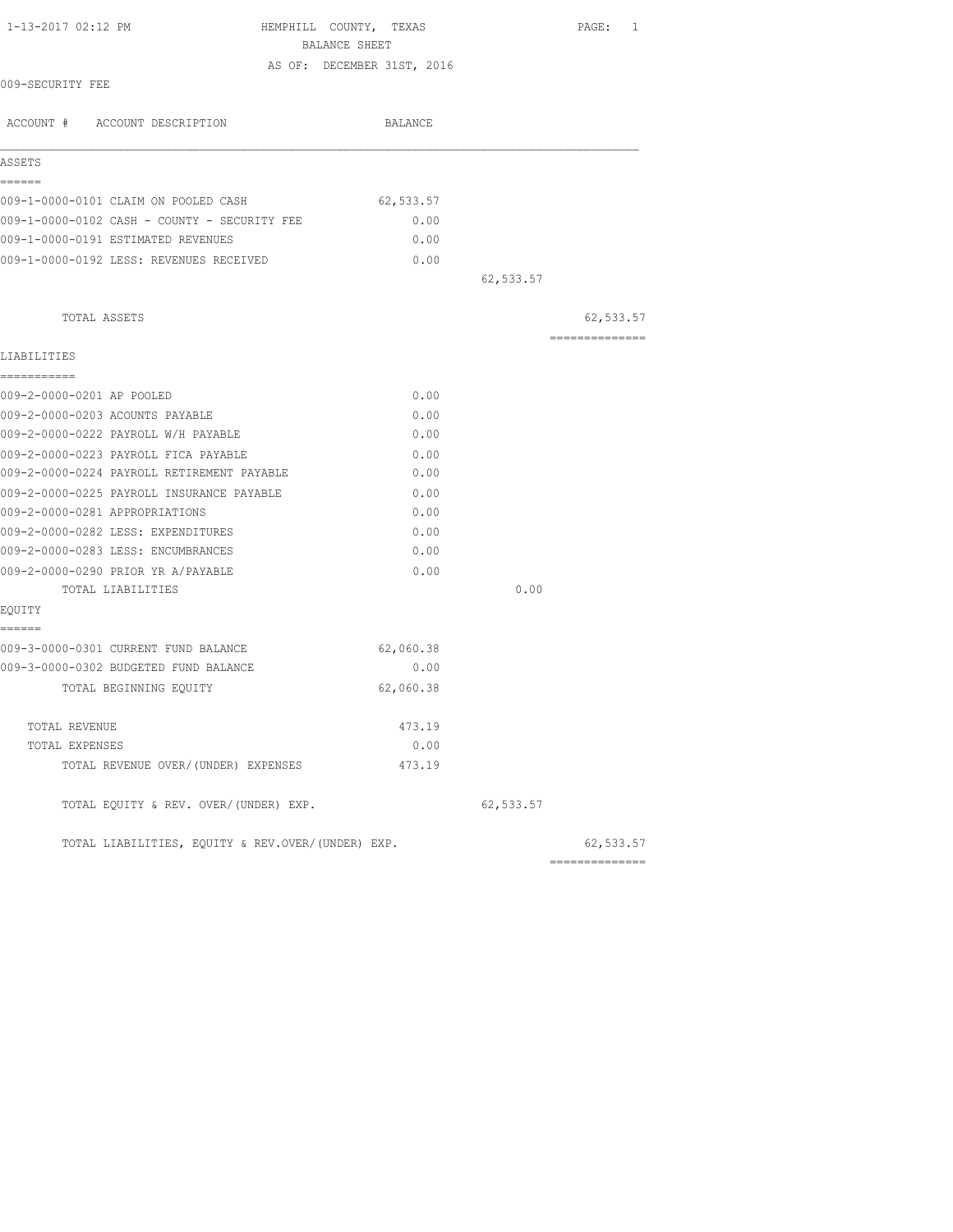HEMPHILL COUNTY, TEXAS PAGE: 1 BALANCE SHEET

AS OF: DECEMBER 31ST, 2016

# 010-AIRPORT

| ACCOUNT # ACCOUNT DESCRIPTION                     |          | BALANCE    |            |                |
|---------------------------------------------------|----------|------------|------------|----------------|
| ASSETS                                            |          |            |            |                |
| ------                                            |          |            |            |                |
| 010-1-0000-0102 CASH - AIRPORT                    |          | 282,578.65 |            |                |
| 010-1-0000-0104 AIRPORT PREPAID INSURANCE         |          | 0.00       |            |                |
| 010-1-0000-0110 INVESTED CASH/YR 2000             |          | 0.00       |            |                |
| 010-1-0000-0111 INVESTED CASH/AIRPORT             |          | 0.00       |            |                |
| 010-1-0000-0191 ESTIMATED REVENUES                |          | 0.00       |            |                |
| 010-1-0000-0192 LESS: REVENUES RECEIVED           |          | 0.00       |            |                |
|                                                   |          |            | 282,578.65 |                |
| TOTAL ASSETS                                      |          |            |            | 282,578.65     |
| LIABILITIES                                       |          |            |            | ============== |
| ===========                                       |          |            |            |                |
| 010-2-0000-0203 ACCOUNTS PAYABLE                  |          | 0.00       |            |                |
| 010-2-0000-0222 PAYROLL W/H PAYABLE               |          | 0.00       |            |                |
| 010-2-0000-0223 PAYROLL FICA PAYABLE              |          | 0.00       |            |                |
| 010-2-0000-0224 PAYROLL RETIREMENT PAYABLE        |          | 0.00       |            |                |
| 010-2-0000-0225 PAYROLL INSURANCE PAYABLE         |          | 0.00       |            |                |
| 010-2-0000-0235 DUE TO GENERAL FUND               |          | 0.00       |            |                |
| 010-2-0000-0281 APPROPRIATIONS                    |          | 0.00       |            |                |
| 010-2-0000-0282 LESS: EXPENDITURES                |          | 0.00       |            |                |
| 010-2-0000-0283 LESS: ENCUMBRANCES                |          | 0.00       |            |                |
| 010-2-0000-0290 PRIOR YR A/PAYABLE                | $\left($ | 50,000.00) |            |                |
| TOTAL LIABILITIES                                 |          | - (        | 50,000.00) |                |
| EQUITY<br>------                                  |          |            |            |                |
| 010-3-0000-0301 CURRENT FUND BALANCE              |          | 347,259.19 |            |                |
| 010-3-0000-0302 BUDGETED FUND BALANCE             |          | 0.00       |            |                |
| TOTAL BEGINNING EQUITY                            |          | 347,259.19 |            |                |
| TOTAL REVENUE                                     |          | 24,506.38  |            |                |
| TOTAL EXPENSES                                    |          | 39,186.92  |            |                |
| TOTAL REVENUE OVER/(UNDER) EXPENSES (14,680.54)   |          |            |            |                |
| TOTAL EQUITY & REV. OVER/(UNDER) EXP.             |          |            | 332,578.65 |                |
| TOTAL LIABILITIES, EQUITY & REV.OVER/(UNDER) EXP. |          |            |            | 282,578.65     |
|                                                   |          |            |            | ============== |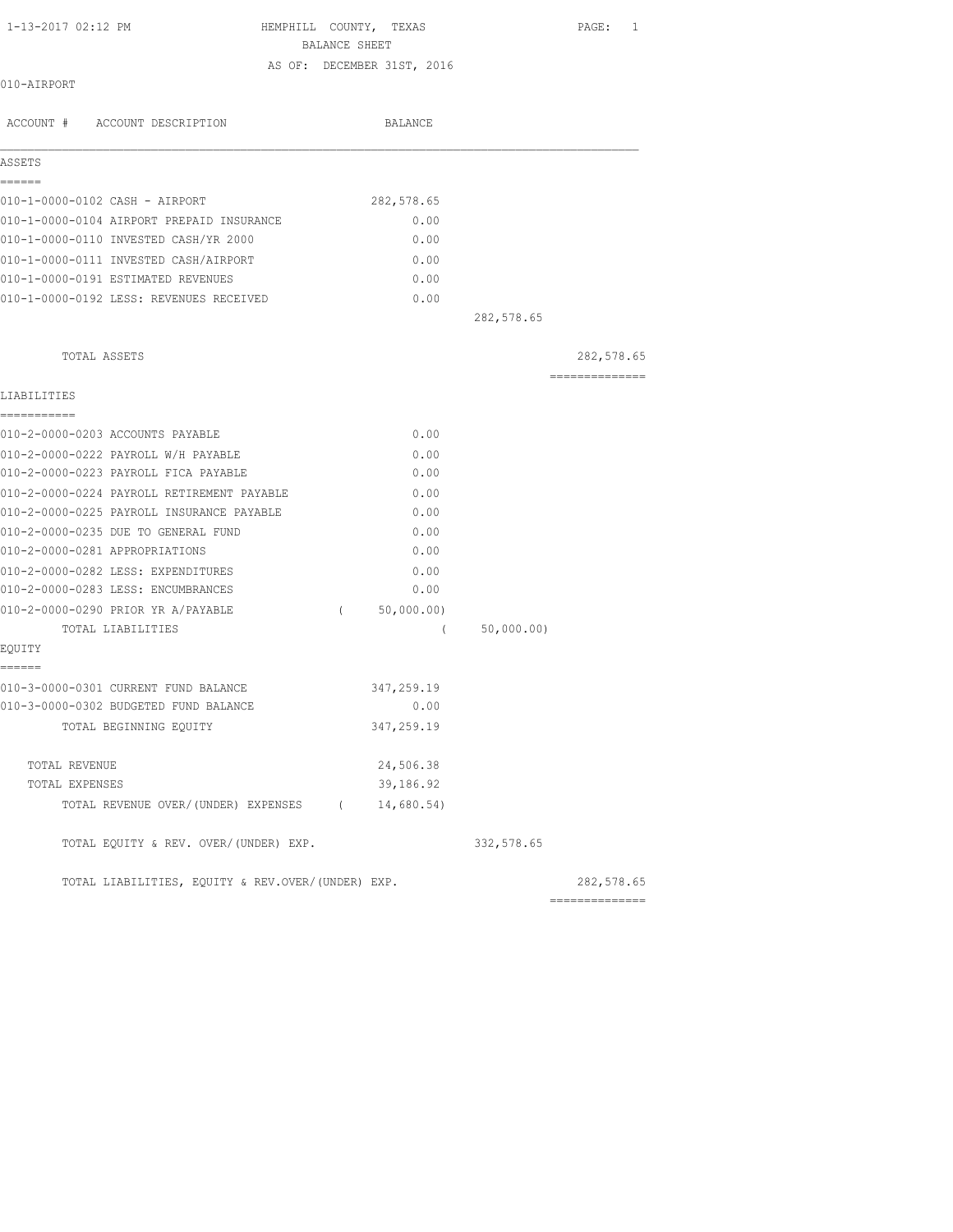| 1-13-2017 02:12 PM                                                     | HEMPHILL COUNTY, TEXAS     |                | PAGE: 1        |
|------------------------------------------------------------------------|----------------------------|----------------|----------------|
|                                                                        | BALANCE SHEET              |                |                |
|                                                                        | AS OF: DECEMBER 31ST, 2016 |                |                |
| 011-ROAD & BRIDGE PCT 1                                                |                            |                |                |
| ACCOUNT # ACCOUNT DESCRIPTION                                          | BALANCE                    |                |                |
| ASSETS                                                                 |                            |                |                |
| ======<br>011-1-0000-0101 CLAIM ON POOLED CASH                         | 1,103,170.22               |                |                |
| 011-1-0000-0102 CASH - ROAD & BRIDGE PCT 1                             | 0.00                       |                |                |
| 011-1-0000-0104 PCT 1 PREPAID INSURANCE                                | 432.12                     |                |                |
| 011-1-0000-0110 INVESTMENTS                                            | 0.00                       |                |                |
| 011-1-0000-0118 PROPERTY TAX RECEIVABLE                                | 12,401.95                  |                |                |
| 011-1-0000-0121 ALLOWANCE FOR BAD DEBT                                 | 4,464.78)<br>$\sim$ $\sim$ |                |                |
| 011-1-0000-0191 ESTIMATED REVENUES                                     | 0.00                       |                |                |
| 011-1-0000-0192 LESS: REVENUES RECEIVED                                | 0.00                       |                |                |
|                                                                        |                            | 1, 111, 539.51 |                |
|                                                                        |                            |                |                |
| TOTAL ASSETS                                                           |                            |                | 1, 111, 539.51 |
| LIABILITIES                                                            |                            |                | ============== |
| -----------                                                            |                            |                |                |
| 011-2-0000-0201 AP POOLED                                              | 1,263.19                   |                |                |
| 011-2-0000-0203 ACOUNTS PAYABLE                                        | 0.00                       |                |                |
| 011-2-0000-0211 DUE FROM OTHER FUNDS                                   | 0.00                       |                |                |
| 011-2-0000-0220 DEFERRED COMPENSATION                                  | 0.00                       |                |                |
| 011-2-0000-0222 WITHHOLDING PAYABLE                                    | 0.00                       |                |                |
| 011-2-0000-0223 FICA PAYABLE                                           | 0.00                       |                |                |
| 011-2-0000-0224 RETIREMENT PAYABLE                                     | 0.00                       |                |                |
| 011-2-0000-0225 INSURANCE PAYABLE<br>011-2-0000-0226 CAFE PLAN PAYABLE | 206.34<br>450.24           |                |                |
|                                                                        |                            |                |                |
| 011-2-0000-0228 VALIC PAYABLE<br>011-2-0000-0230 DEFERRED REVENUE      | 0.00<br>7,143.68           |                |                |
| 011-2-0000-0281 APPROPRIATIONS                                         | 0.00                       |                |                |
| 011-2-0000-0282 LESS: EXPENDITURES                                     | 0.00                       |                |                |
| 011-2-0000-0283 LESS: ENCUMBRANCES                                     | 0.00                       |                |                |
| 011-2-0000-0290 PRIOR YR A/PAYABLE                                     | 0.00                       |                |                |
| 011-2-4011-0221 UNEMPLOYMENT PAYABLE                                   | 0.00                       |                |                |
| TOTAL LIABILITIES                                                      |                            | 9,063.45       |                |
| EQUITY                                                                 |                            |                |                |
| ------<br>011-3-0000-0301 CURRENT FUND BALANCE                         | 917,596.97                 |                |                |
| 011-3-0000-0302 BUDGETED FUND BALANCE                                  | 0.00                       |                |                |
| TOTAL BEGINNING EQUITY                                                 | 917,596.97                 |                |                |
|                                                                        |                            |                |                |
| TOTAL REVENUE                                                          | 253,509.86                 |                |                |
| TOTAL EXPENSES                                                         | 68,630.77                  |                |                |
| TOTAL REVENUE OVER/ (UNDER) EXPENSES                                   | 184,879.09                 |                |                |
| TOTAL EQUITY & REV. OVER/(UNDER) EXP.                                  |                            | 1,102,476.06   |                |
| TOTAL LIABILITIES, EQUITY & REV.OVER/(UNDER) EXP.                      |                            |                | 1, 111, 539.51 |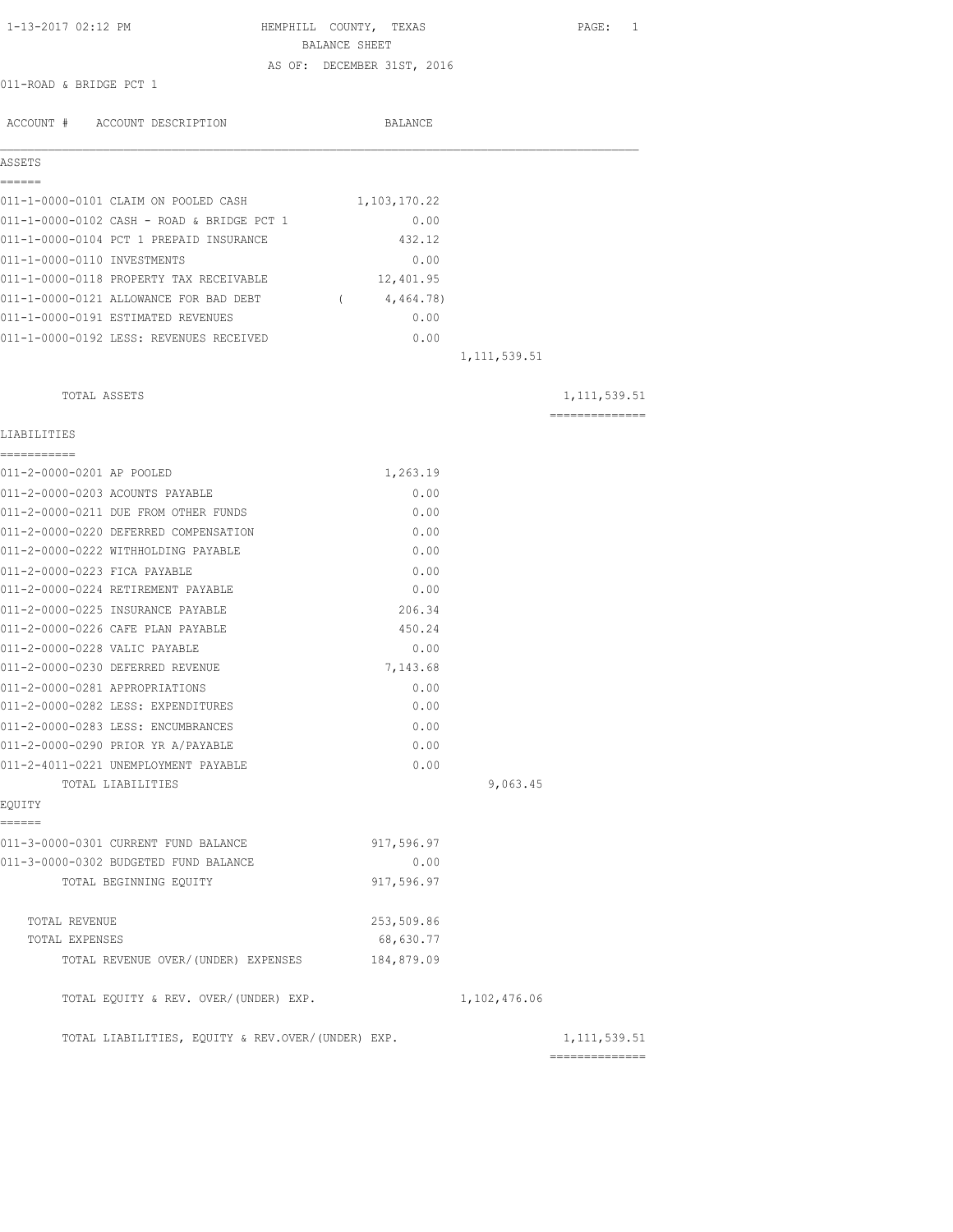| 1-13-2017 02:12 PM                                      | HEMPHILL COUNTY, TEXAS<br>BALANCE SHEET |                | PAGE: 1                         |
|---------------------------------------------------------|-----------------------------------------|----------------|---------------------------------|
|                                                         | AS OF: DECEMBER 31ST, 2016              |                |                                 |
| 012-ROAD & BRIDGE PCT 2                                 |                                         |                |                                 |
| ACCOUNT # ACCOUNT DESCRIPTION                           | BALANCE                                 |                |                                 |
| ASSETS                                                  |                                         |                |                                 |
| ------<br>012-1-0000-0101 CLAIM ON POOLED CASH          | 1,466,468.44                            |                |                                 |
| 012-1-0000-0102 CASH - ROAD & BRIDGE PCT 2              | 0.00                                    |                |                                 |
| 012-1-0000-0104 PCT 2 PREPAID INSURANCE                 | 432.12                                  |                |                                 |
| 012-1-0000-0110 INVESTMENTS                             | 0.00                                    |                |                                 |
| 012-1-0000-0118 PROPERTY TAX RECEIVABLE                 | 13, 110.63                              |                |                                 |
| 012-1-0000-0121 ALLOWANCE FOR BAD DEBT                  | 4,719.91)<br>$\sqrt{2}$                 |                |                                 |
| 012-1-0000-0191 ESTIMATED REVENUES                      | 0.00                                    |                |                                 |
| 012-1-0000-0192 LESS: REVENUES RECEIVED                 | 0.00                                    |                |                                 |
|                                                         |                                         | 1, 475, 291.28 |                                 |
| TOTAL ASSETS                                            |                                         |                | 1,475,291.28                    |
| LIABILITIES                                             |                                         |                | ==============                  |
|                                                         |                                         |                |                                 |
| 012-2-0000-0201 AP POOLED                               | 3,182.25                                |                |                                 |
| 012-2-0000-0203 ACOUNTS PAYABLE                         | 0.00                                    |                |                                 |
| 012-2-0000-0211 DUE FROM OTHER FUNDS                    | 0.00                                    |                |                                 |
| 012-2-0000-0220 DEFERRED COMPENSATION                   | 0.00                                    |                |                                 |
| 012-2-0000-0222 WITHHOLDING PAYABLE                     | 0.00                                    |                |                                 |
| 012-2-0000-0223 FICA PAYABLE                            | 0.00                                    |                |                                 |
| 012-2-0000-0224 RETIREMENT PAYABLE                      | 0.00                                    |                |                                 |
| 012-2-0000-0225 INSURANCE PAYABLE                       | 297.37)<br>$\left($                     |                |                                 |
| 012-2-0000-0226 CAFE PLAN PAYABLE                       | 143.30                                  |                |                                 |
| 012-2-0000-0227 LEVY PAYABLE<br>012-2-0000-0228 VAL DEF | 598.00<br>0.00                          |                |                                 |
| 012-2-0000-0230 DEFERRED REVENUE                        | 7,551.89                                |                |                                 |
| 012-2-0000-0281 APPROPRIATIONS                          | 0.00                                    |                |                                 |
| 012-2-0000-0282 LESS: EXPENDITURES                      | 0.00                                    |                |                                 |
| 012-2-0000-0283 LESS: ENCUMBRANCES                      | 0.00                                    |                |                                 |
| 012-2-0000-0290 PRIOR YR A/PAYABLE                      | 0.00                                    |                |                                 |
| 012-2-4012-0221 UNEMPLOYMENT PAYABLE                    | 0.00                                    |                |                                 |
| TOTAL LIABILITIES                                       |                                         | 11,178.07      |                                 |
| EQUITY                                                  |                                         |                |                                 |
| ======                                                  |                                         |                |                                 |
| 012-3-0000-0301 CURRENT FUND BALANCE                    | 1,253,097.66                            |                |                                 |
| 012-3-0000-0302 BUDGETED FUND BALANCE                   | 0.00                                    |                |                                 |
| TOTAL BEGINNING EOUITY                                  | 1,253,097.66                            |                |                                 |
| TOTAL REVENUE                                           | 268, 476.39                             |                |                                 |
| TOTAL EXPENSES                                          | 57,460.84                               |                |                                 |
| TOTAL REVENUE OVER/(UNDER) EXPENSES                     | 211,015.55                              |                |                                 |
| TOTAL EQUITY & REV. OVER/(UNDER) EXP.                   |                                         | 1,464,113.21   |                                 |
| TOTAL LIABILITIES, EQUITY & REV.OVER/(UNDER) EXP.       |                                         |                | 1,475,291.28<br>--------------- |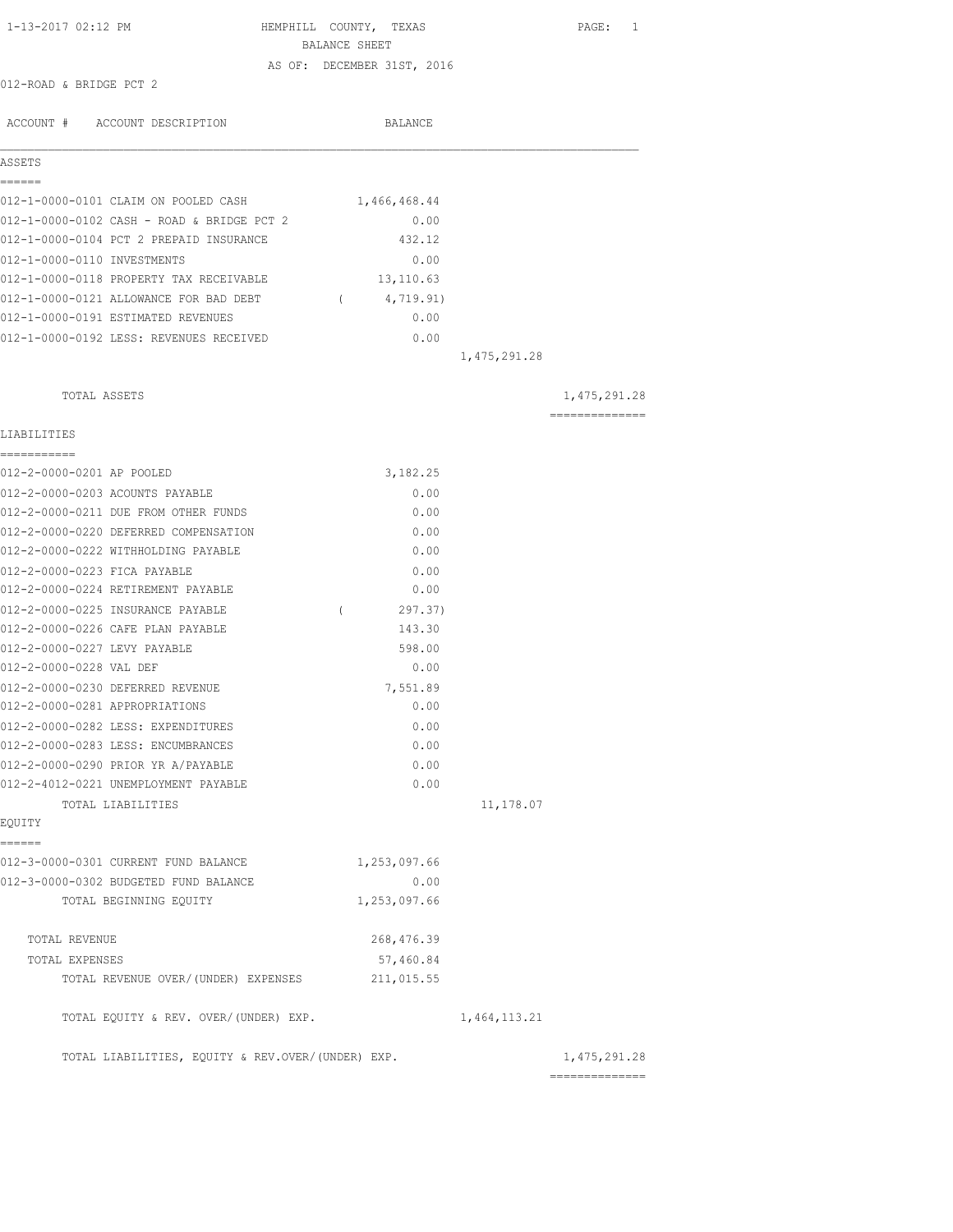| 1-13-2017 02:12 PM                                | HEMPHILL COUNTY, TEXAS<br>BALANCE SHEET |                | PAGE: 1        |
|---------------------------------------------------|-----------------------------------------|----------------|----------------|
|                                                   | AS OF: DECEMBER 31ST, 2016              |                |                |
| 013-ROAD & BRIDGE PCT 3                           |                                         |                |                |
|                                                   |                                         |                |                |
| ACCOUNT # ACCOUNT DESCRIPTION                     | <b>BALANCE</b>                          |                |                |
| ASSETS                                            |                                         |                |                |
|                                                   |                                         |                |                |
| ======<br>013-1-0000-0101 CLAIM ON POOLED CASH    | 1,483,722.79                            |                |                |
| 013-1-0000-0102 CASH - ROAD & BRIDGE PCT 3        | 0.00                                    |                |                |
| 013-1-0000-0104 PCT 3 PREPAID INSURANCE           | 720.20                                  |                |                |
| 013-1-0000-0110 INVESTMENTS                       | 0.00                                    |                |                |
| 013-1-0000-0118 PROPERTY TAX RECEIVABLE           | 23,386.53                               |                |                |
| 013-1-0000-0121 ALLOWANCE FOR BAD DEBT            | (8, 419.29)                             |                |                |
| 013-1-0000-0191 ESTIMATED REVENUES                | 0.00                                    |                |                |
| 013-1-0000-0192 LESS: REVENUES RECEIVED           | 0.00                                    |                |                |
|                                                   |                                         | 1,499,410.23   |                |
|                                                   |                                         |                |                |
| TOTAL ASSETS                                      |                                         |                | 1,499,410.23   |
|                                                   |                                         |                | ============== |
| LIABILITIES<br>___________                        |                                         |                |                |
| 013-2-0000-0201 AP POOLED                         | 4,735.49                                |                |                |
| 013-2-0000-0203 ACOUNTS PAYABLE                   | 70,045.74                               |                |                |
| 013-2-0000-0211 DUE FROM OTHER FUNDS              | 0.00                                    |                |                |
| 013-2-0000-0222 WITHHOLDING PAYABLE               | 0.00                                    |                |                |
| 013-2-0000-0223 FICA PAYABLE                      | 0.00                                    |                |                |
| 013-2-0000-0224 RETIREMENT PAYABLE                | 0.00                                    |                |                |
| 013-2-0000-0225 INSURANCE PAYABLE                 | $\left($<br>826.68)                     |                |                |
| 013-2-0000-0226 CAFE PLAN PAYABLE                 | 797.28                                  |                |                |
| 013-2-0000-0227 LEVY PAYABLE                      | 0.00                                    |                |                |
| 013-2-0000-0230 DEFERRED REVENUE                  | 13,470.93                               |                |                |
| 013-2-0000-0281 APPROPRIATIONS                    | 0.00                                    |                |                |
| 013-2-0000-0282 LESS: EXPENDITURES                | 0.00                                    |                |                |
| 013-2-0000-0283 LESS: ENCUMBRANCES                | 0.00                                    |                |                |
| 013-2-0000-0290 PRIOR YR A/PAYABLE                | 0.00                                    |                |                |
| 013-2-4013-0221 UNEMPLOYMENT PAYABLE              | 0.00                                    |                |                |
| TOTAL LIABILITIES                                 |                                         | 88,222.76      |                |
| EQUITY                                            |                                         |                |                |
| ======                                            |                                         |                |                |
| 013-3-0000-0301 CURRENT FUND BALANCE              | 996, 771.13                             |                |                |
| 013-3-0000-0302 BUDGETED FUND BALANCE             | 0.00                                    |                |                |
| TOTAL BEGINNING EQUITY                            | 996, 771.13                             |                |                |
| TOTAL REVENUE                                     | 536, 952.71                             |                |                |
| TOTAL EXPENSES                                    | 122,536.37                              |                |                |
| TOTAL REVENUE OVER/(UNDER) EXPENSES               | 414, 416.34                             |                |                |
| TOTAL EQUITY & REV. OVER/(UNDER) EXP.             |                                         | 1, 411, 187.47 |                |
|                                                   |                                         |                |                |
| TOTAL LIABILITIES, EQUITY & REV.OVER/(UNDER) EXP. |                                         |                | 1,499,410.23   |

==============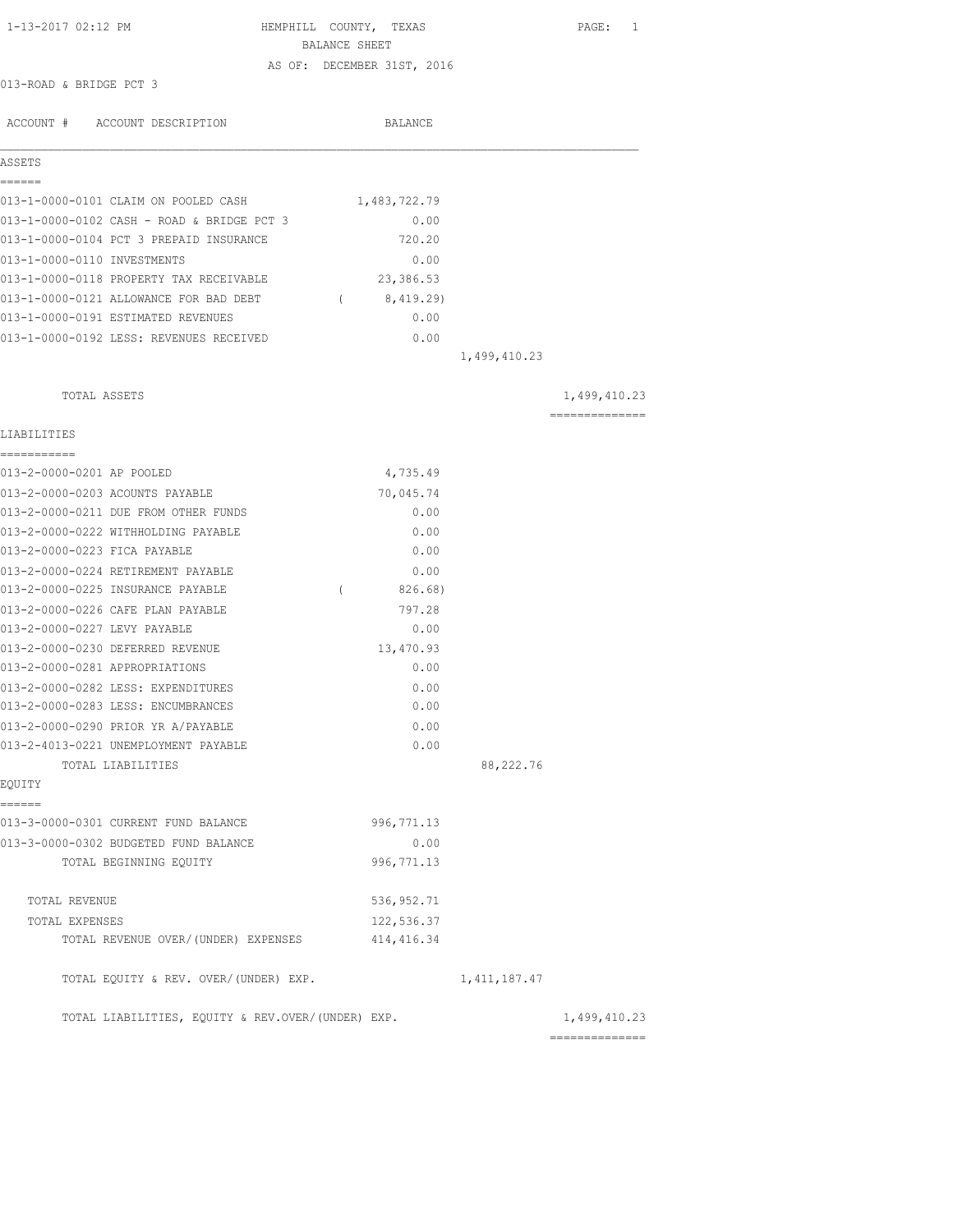| 1-13-2017 02:12 PM                                | HEMPHILL COUNTY, TEXAS<br>BALANCE SHEET |              | PAGE: 1        |
|---------------------------------------------------|-----------------------------------------|--------------|----------------|
|                                                   | AS OF: DECEMBER 31ST, 2016              |              |                |
| 014-ROAD & BRIDGE PCT 4                           |                                         |              |                |
|                                                   |                                         |              |                |
| ACCOUNT # ACCOUNT DESCRIPTION                     | BALANCE                                 |              |                |
|                                                   |                                         |              |                |
| ASSETS                                            |                                         |              |                |
| ======                                            |                                         |              |                |
| 014-1-0000-0101 CLAIM ON POOLED CASH              | 1,450,670.09                            |              |                |
| 014-1-0000-0102 CASH - ROAD & BRIDGE PCT 4        | 0.00                                    |              |                |
| 014-1-0000-0104 PCT 4 PREPAID INSURANCE           | 720.20                                  |              |                |
| 014-1-0000-0110 INVESTMENTS                       | 0.00                                    |              |                |
| 014-1-0000-0118 PROPERTY TAX RECEIVABLE           | 21,969.17                               |              |                |
| 014-1-0000-0121 ALLOWANCE FOR BAD DEBT            | 7,909.03)<br>$\sim$ $\sim$              |              |                |
| 014-1-0000-0191 ESTIMATED REVENUES                | 0.00                                    |              |                |
| 014-1-0000-0192 LESS: REVENUES RECEIVED           | 0.00                                    |              |                |
|                                                   |                                         | 1,465,450.43 |                |
|                                                   |                                         |              |                |
| TOTAL ASSETS                                      |                                         |              | 1,465,450.43   |
|                                                   |                                         |              | -------------- |
| LIABILITIES                                       |                                         |              |                |
| ===========                                       |                                         |              |                |
| 014-2-0000-0201 AP POOLED                         | 3,857.16                                |              |                |
| 014-2-0000-0203 ACOUNTS PAYABLE                   | 156,395.62                              |              |                |
| 014-2-0000-0211 DUE FROM OTHER FUNDS              | 0.00                                    |              |                |
| 014-2-0000-0222 WITHHOLDING PAYABLE               | 0.00                                    |              |                |
| 014-2-0000-0223 FICA PAYABLE                      | 0.00                                    |              |                |
| 014-2-0000-0224 RETIREMENT PAYABLE                | 0.00                                    |              |                |
| 014-2-0000-0225 INSURANCE PAYABLE                 | 254.44)<br>$\left($                     |              |                |
| 014-2-0000-0226 CAFE PLAN PAYABLE                 | 0.00                                    |              |                |
| 014-2-0000-0227 LEVY PAYABLE                      | 0.00                                    |              |                |
| 014-2-0000-0230 DEFERRED REVENUE                  | 12,654.51                               |              |                |
| 014-2-0000-0281 APPROPRIATIONS                    | 0.00                                    |              |                |
| 014-2-0000-0282 LESS: EXPENDITURES                | 0.00                                    |              |                |
| 014-2-0000-0283 LESS: ENCUMBRANCES                | 0.00                                    |              |                |
| 014-2-0000-0290 PRIOR YR A/PAYABLE                | 0.00                                    |              |                |
| 014-2-4014-0221 UNEMPLOYMENT PAYABLE              | 0.00                                    |              |                |
| TOTAL LIABILITIES                                 |                                         | 172,652.85   |                |
| EQUITY                                            |                                         |              |                |
| ======                                            |                                         |              |                |
| 014-3-0000-0301 CURRENT FUND BALANCE              | 957, 774.15                             |              |                |
| 014-3-0000-0302 BUDGETED FUND BALANCE             | 0.00                                    |              |                |
| TOTAL BEGINNING EQUITY                            | 957, 774.15                             |              |                |
|                                                   |                                         |              |                |
| TOTAL REVENUE                                     | 487,298.49                              |              |                |
| TOTAL EXPENSES                                    | 152,275.06                              |              |                |
| TOTAL REVENUE OVER/(UNDER) EXPENSES               | 335,023.43                              |              |                |
| TOTAL EQUITY & REV. OVER/(UNDER) EXP.             |                                         | 1,292,797.58 |                |
|                                                   |                                         |              |                |
| TOTAL LIABILITIES, EQUITY & REV.OVER/(UNDER) EXP. |                                         |              | 1,465,450.43   |

==============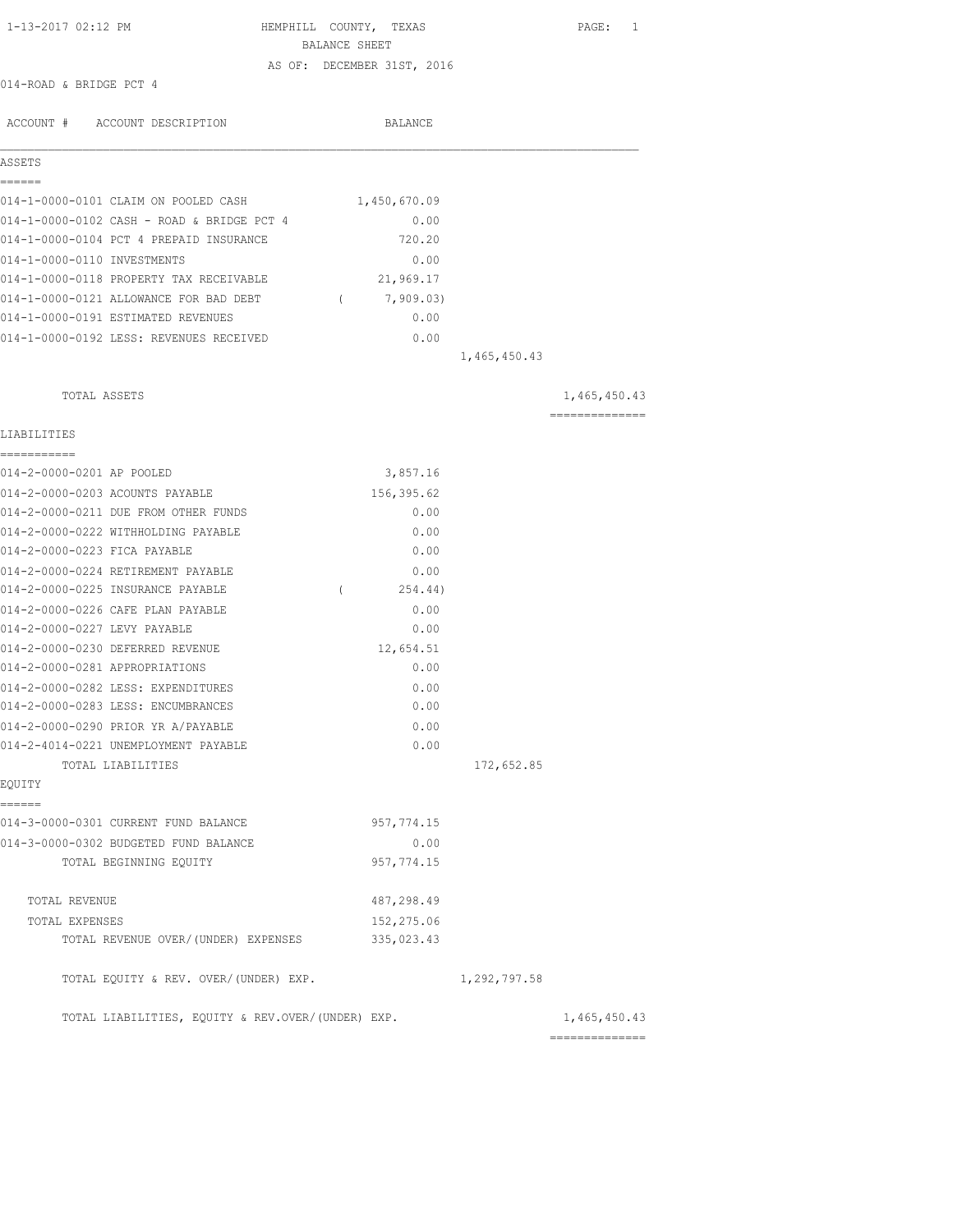| 1-13-2017 02:12 PM<br>HEMPHILL COUNTY, TEXAS<br>BALANCE SHEET |                            |           | PAGE: 1        |
|---------------------------------------------------------------|----------------------------|-----------|----------------|
|                                                               | AS OF: DECEMBER 31ST, 2016 |           |                |
| 022-CO RECORDS PRESERVATION                                   |                            |           |                |
| ACCOUNT # ACCOUNT DESCRIPTION                                 | BALANCE                    |           |                |
|                                                               |                            |           |                |
| ASSETS                                                        |                            |           |                |
| ======<br>022-1-0000-0101 CLAIM ON POOLED CASH                | 52,681.67                  |           |                |
| 022-1-0000-0102 CASH - COUNTY-RECORDS PRESERVA                | 0.00                       |           |                |
| 022-1-0000-0191 ESTIMATED REVENUES                            | 0.00                       |           |                |
| 022-1-0000-0192 LESS: REVENUES RECEIVED                       | 0.00                       |           |                |
|                                                               |                            | 52,681.67 |                |
| TOTAL ASSETS                                                  |                            |           | 52,681.67      |
|                                                               |                            |           | ============== |
| LIABILITIES<br>===========                                    |                            |           |                |
| 022-2-0000-0201 AP POOLED                                     | 0.00                       |           |                |
| 022-2-0000-0203 ACOUNTS PAYABLE                               | 0.00                       |           |                |
| 022-2-0000-0222 PAYROLL W/H PAYABLE                           | 0.00                       |           |                |
| 022-2-0000-0223 PAYROLL FICA PAYABLE                          | 0.00                       |           |                |
| 022-2-0000-0224 PAYROLL RETIREMENT PAYABLE                    | 0.00                       |           |                |
| 022-2-0000-0225 PAYROLL INSURANCE PAYABLE                     | 0.00                       |           |                |
| 022-2-0000-0281 APPROPRIATIONS                                | 0.00                       |           |                |
| 022-2-0000-0282 LESS: EXPENDITURES                            | 0.00                       |           |                |
| 022-2-0000-0283 LESS: ENCUMBRANCES                            | 0.00                       |           |                |
| 022-2-0000-0290 PRIOR YR A/PAYABLE                            | 0.00                       |           |                |
| TOTAL LIABILITIES                                             |                            | 0.00      |                |
| EQUITY                                                        |                            |           |                |
| ======                                                        |                            |           |                |
| 022-3-0000-0301 CURRENT FUND BALANCE                          | 69,635.82                  |           |                |
| 022-3-0000-0302 BUDGETED FUND BALANCE                         | 0.00                       |           |                |
| TOTAL BEGINNING EQUITY                                        | 69,635.82                  |           |                |
| TOTAL REVENUE                                                 | 609.22                     |           |                |
| TOTAL EXPENSES                                                | 17,563.37                  |           |                |
| TOTAL REVENUE OVER/(UNDER) EXPENSES (                         | 16, 954.15                 |           |                |
| TOTAL EQUITY & REV. OVER/(UNDER) EXP.                         |                            | 52,681.67 |                |
| TOTAL LIABILITIES, EQUITY & REV.OVER/(UNDER) EXP.             |                            |           | 52,681.67      |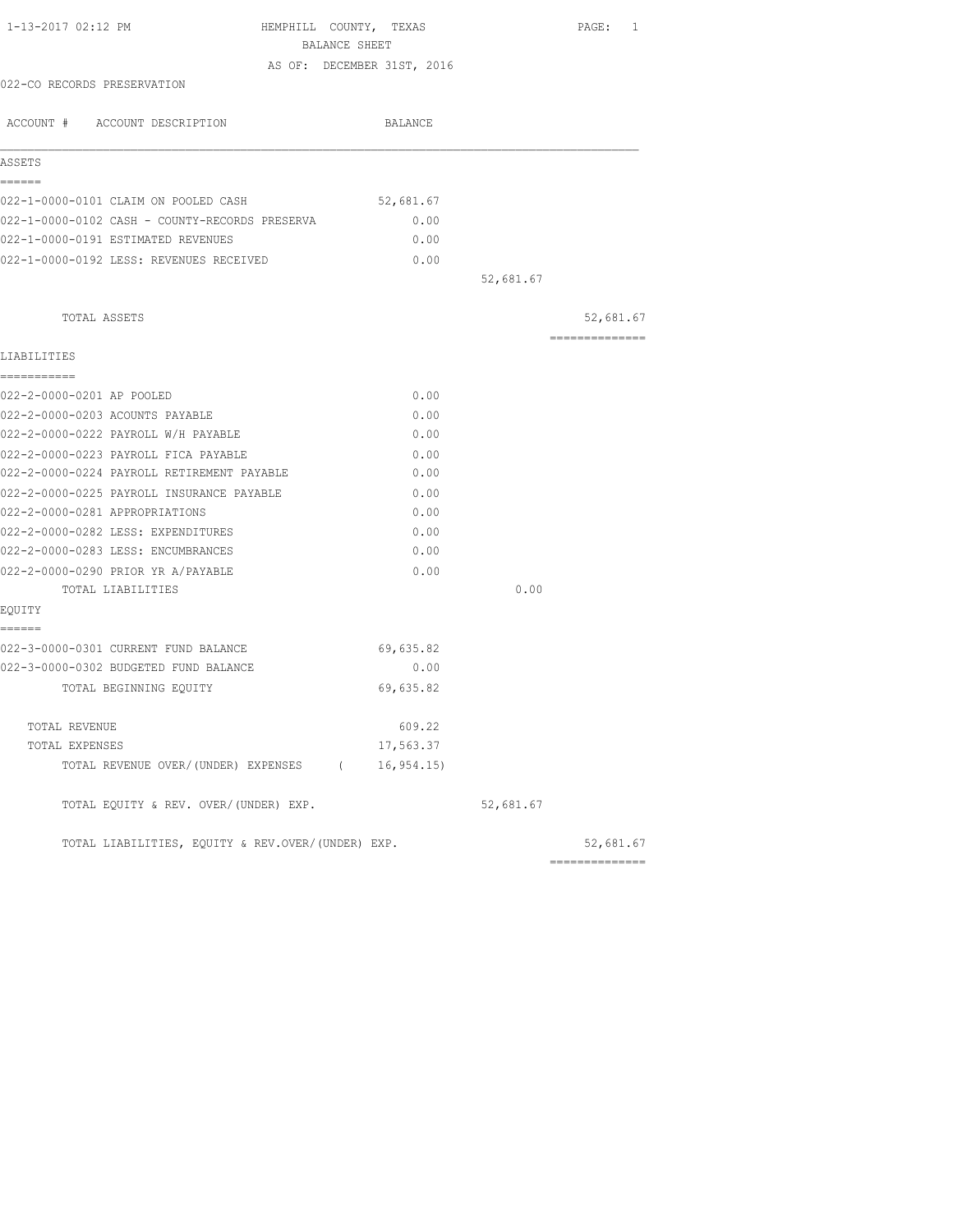| BALANCE SHEET<br>AS OF: DECEMBER 31ST, 2016<br>023-CLK'S RECORDS PRESERVE<br>ACCOUNT # ACCOUNT DESCRIPTION<br>BALANCE<br>ASSETS<br>======<br>023-1-0000-0101 CLAIM ON POOLED CASH<br>3,891.58<br>023-1-0000-0102 CASH-CLK'S RECORD PRESERVATION<br>0.00<br>023-1-0000-0191 ESTIMATED REVENUES<br>0.00<br>023-1-0000-0192 LESS: REVENUES RECEIVED<br>0.00 |          |
|----------------------------------------------------------------------------------------------------------------------------------------------------------------------------------------------------------------------------------------------------------------------------------------------------------------------------------------------------------|----------|
|                                                                                                                                                                                                                                                                                                                                                          |          |
|                                                                                                                                                                                                                                                                                                                                                          |          |
|                                                                                                                                                                                                                                                                                                                                                          |          |
|                                                                                                                                                                                                                                                                                                                                                          |          |
|                                                                                                                                                                                                                                                                                                                                                          |          |
|                                                                                                                                                                                                                                                                                                                                                          |          |
|                                                                                                                                                                                                                                                                                                                                                          |          |
|                                                                                                                                                                                                                                                                                                                                                          |          |
|                                                                                                                                                                                                                                                                                                                                                          |          |
| 3,891.58                                                                                                                                                                                                                                                                                                                                                 |          |
|                                                                                                                                                                                                                                                                                                                                                          |          |
| TOTAL ASSETS<br>==============                                                                                                                                                                                                                                                                                                                           | 3,891.58 |
| LIABILITIES                                                                                                                                                                                                                                                                                                                                              |          |
| ===========                                                                                                                                                                                                                                                                                                                                              |          |
| 023-2-0000-0201 AP POOLED<br>0.00                                                                                                                                                                                                                                                                                                                        |          |
| 023-2-0000-0203 ACOUNTS PAYABLE<br>0.00                                                                                                                                                                                                                                                                                                                  |          |
| 023-2-0000-0222 WITHHOLDING PAYABLE<br>0.00                                                                                                                                                                                                                                                                                                              |          |
| 023-2-0000-0223 FICA PAYABLE<br>0.00                                                                                                                                                                                                                                                                                                                     |          |
| 023-2-0000-0224 PAYROLL RETIREMENT PAYABLE<br>0.00                                                                                                                                                                                                                                                                                                       |          |
| 023-2-0000-0225 PAYROLL INSURANCE PAYABLE<br>0.00                                                                                                                                                                                                                                                                                                        |          |
| 023-2-0000-0281 APPROPRIATIONS<br>0.00                                                                                                                                                                                                                                                                                                                   |          |
| 023-2-0000-0282 LESS: EXPENDITURES<br>0.00                                                                                                                                                                                                                                                                                                               |          |
| 023-2-0000-0283 LESS: ENCUMBRANCES<br>0.00                                                                                                                                                                                                                                                                                                               |          |
| 023-2-0000-0290 PRIOR YR A/PAYABLE<br>0.00                                                                                                                                                                                                                                                                                                               |          |
| 0.00<br>TOTAL LIABILITIES                                                                                                                                                                                                                                                                                                                                |          |
| EQUITY<br>======                                                                                                                                                                                                                                                                                                                                         |          |
| 023-3-0000-0301 CURRENT FUND BALANCE<br>3,783.33                                                                                                                                                                                                                                                                                                         |          |
| 023-3-0000-0302 BUDGETED FUND BALANCE<br>0.00                                                                                                                                                                                                                                                                                                            |          |
| 3,783.33<br>TOTAL BEGINNING EQUITY                                                                                                                                                                                                                                                                                                                       |          |
| 108.25<br>TOTAL REVENUE                                                                                                                                                                                                                                                                                                                                  |          |
| 0.00<br>TOTAL EXPENSES                                                                                                                                                                                                                                                                                                                                   |          |
| TOTAL REVENUE OVER/(UNDER) EXPENSES<br>108.25                                                                                                                                                                                                                                                                                                            |          |
| TOTAL EQUITY & REV. OVER/(UNDER) EXP.<br>3,891.58                                                                                                                                                                                                                                                                                                        |          |
|                                                                                                                                                                                                                                                                                                                                                          |          |
| TOTAL LIABILITIES, EQUITY & REV.OVER/(UNDER) EXP.<br>==============                                                                                                                                                                                                                                                                                      | 3,891.58 |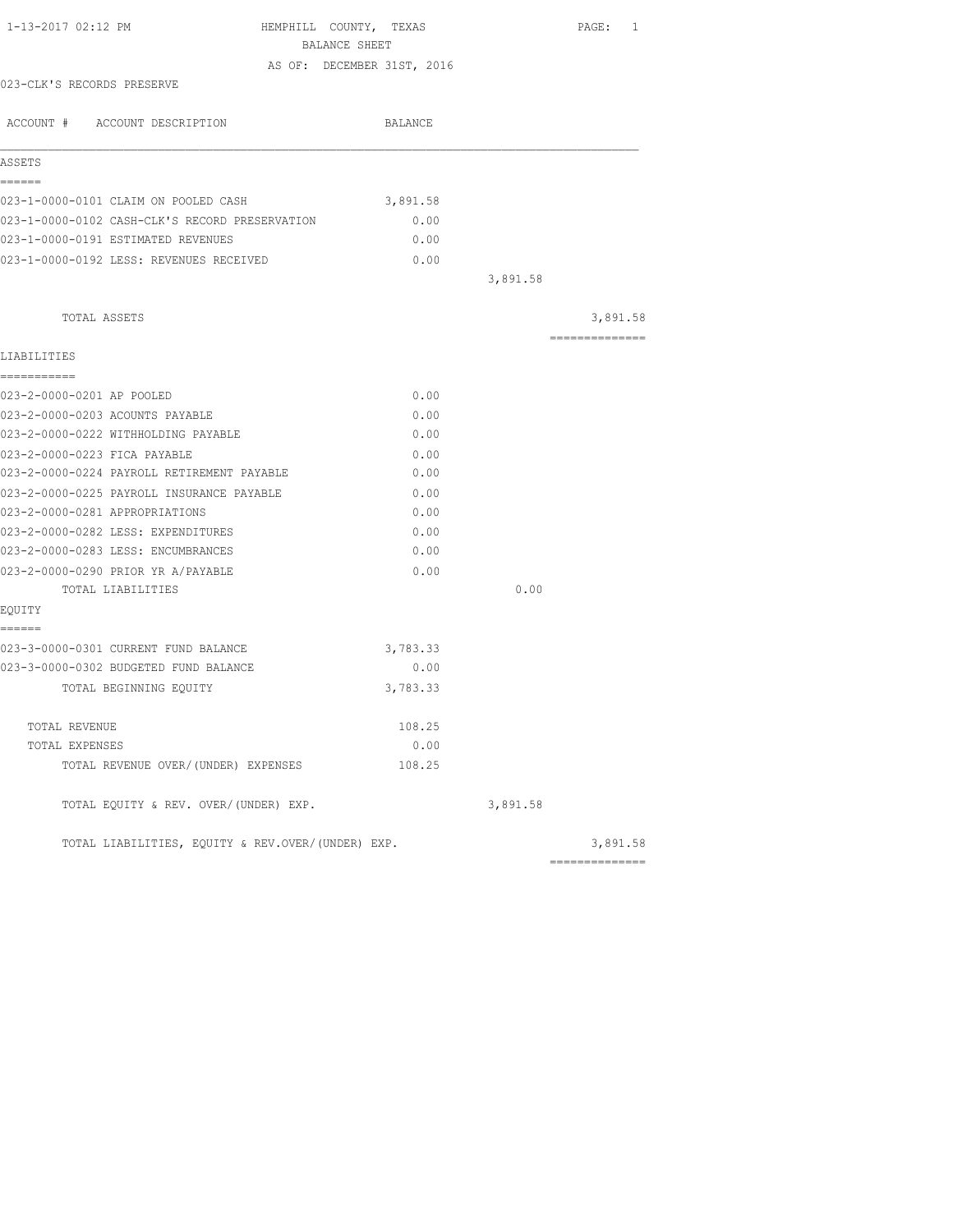|                                                    |          | PAGE: 1        |
|----------------------------------------------------|----------|----------------|
| BALANCE SHEET                                      |          |                |
| AS OF: DECEMBER 31ST, 2016                         |          |                |
| 024-JUSTICE COURT TECH FUND                        |          |                |
| ACCOUNT # ACCOUNT DESCRIPTION<br>BALANCE           |          |                |
| ASSETS                                             |          |                |
| ======                                             |          |                |
| 024-1-0000-0101 CLAIM ON POOLED CASH<br>6,767.14   |          |                |
| 024-1-0000-0102 CASH -TECH FUND<br>0.00            |          |                |
| 024-1-0000-0191 ESTIMATED REVENUES<br>0.00         |          |                |
| 0.00<br>024-1-0000-0192 LESS: REVENUES RECEIVED    |          |                |
|                                                    | 6,767.14 |                |
| TOTAL ASSETS                                       |          | 6,767.14       |
| LIABILITIES                                        |          | ============== |
| ===========                                        |          |                |
| 024-2-0000-0201 AP POOLED<br>0.00                  |          |                |
| 024-2-0000-0203 ACOUNTS PAYABLE<br>0.00            |          |                |
| 024-2-0000-0222 PAYROLL W/H PAYABLE<br>0.00        |          |                |
| 024-2-0000-0223 PAYROLL FICA PAYABLE<br>0.00       |          |                |
| 024-2-0000-0224 PAYROLL RETIREMENT PAYABLE<br>0.00 |          |                |
| 024-2-0000-0225 PAYROLL INSURANCE PAYABLE<br>0.00  |          |                |
| 024-2-0000-0281 APPROPRIATIONS<br>0.00             |          |                |
| 024-2-0000-0282 LESS: EXPENDITURES<br>0.00         |          |                |
| 024-2-0000-0283 LESS: ENCUMBRANCES<br>0.00         |          |                |
| 024-2-0000-0290 PRIOR YR A/PAYABLE<br>0.00         |          |                |
| TOTAL LIABILITIES                                  | 0.00     |                |
| EQUITY<br>------                                   |          |                |
| 024-3-0000-0301 CURRENT FUND BALANCE<br>10,206.63  |          |                |
| 024-3-0000-0302 BUDGETED FUND BALANCE<br>0.00      |          |                |
| 10,206.63<br>TOTAL BEGINNING EQUITY                |          |                |
| 330.71<br>TOTAL REVENUE                            |          |                |
| 3,770.20<br>TOTAL EXPENSES                         |          |                |
| TOTAL REVENUE OVER/(UNDER) EXPENSES (<br>3,439.49) |          |                |
| TOTAL EQUITY & REV. OVER/(UNDER) EXP.              | 6,767.14 |                |
| TOTAL LIABILITIES, EOUITY & REV.OVER/(UNDER) EXP.  |          | 6,767.14       |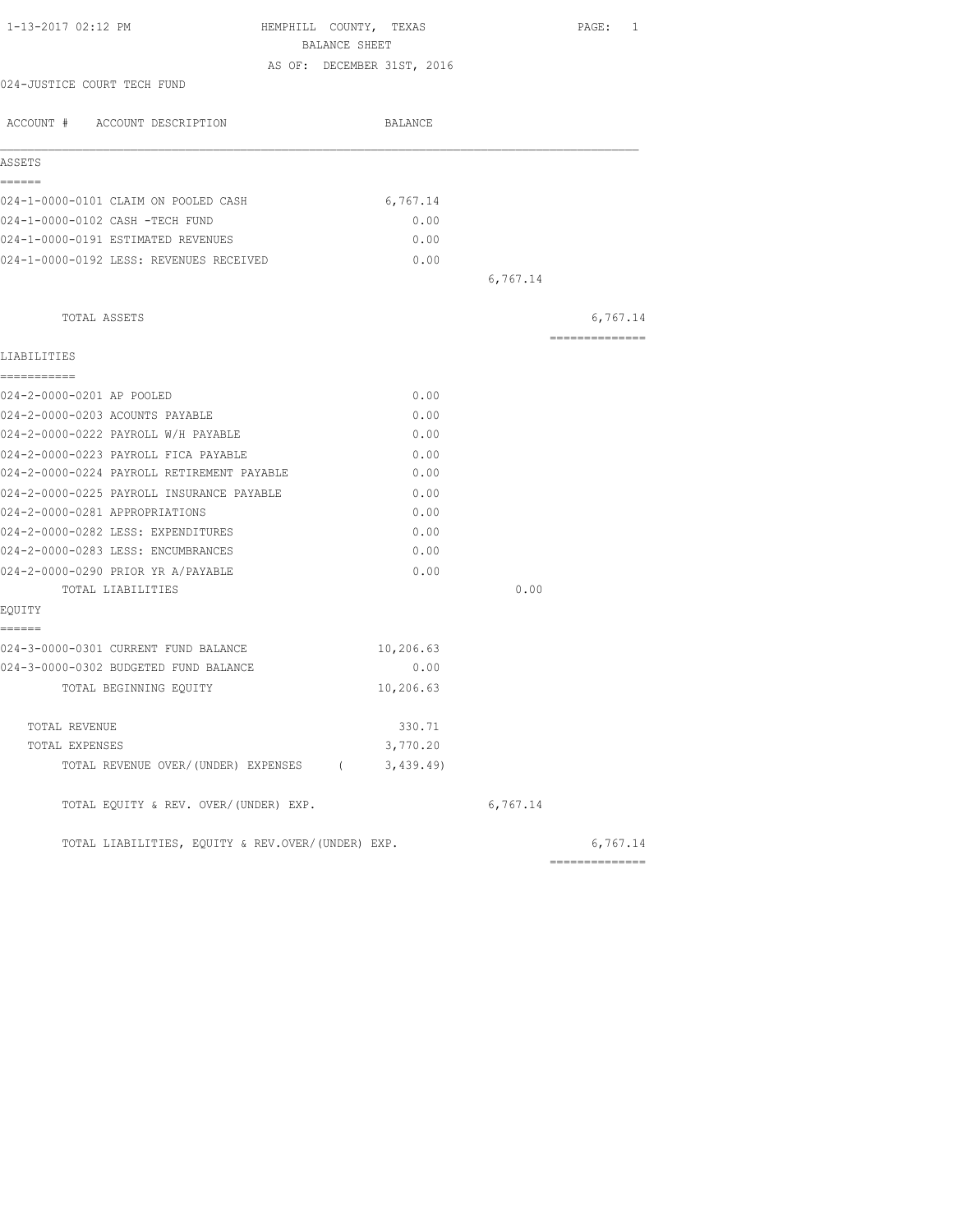| 1-13-2017 02:12 PM                                | HEMPHILL COUNTY, TEXAS<br>BALANCE SHEET |           | PAGE: 1        |
|---------------------------------------------------|-----------------------------------------|-----------|----------------|
|                                                   | AS OF: DECEMBER 31ST, 2016              |           |                |
| 032-CHK COLLECTION/CO ATTY                        |                                         |           |                |
| ACCOUNT # ACCOUNT DESCRIPTION                     | BALANCE                                 |           |                |
| ASSETS                                            |                                         |           |                |
| ======                                            |                                         |           |                |
| 032-1-0000-0101 CLAIM ON POOLED CASH              | 18,228.28                               |           |                |
| 032-1-0000-0102 CASH - CHECK COLLECTION/CO ATT    | 0.00                                    |           |                |
| 032-1-0000-0103 PETTY CASH                        | 0.00                                    |           |                |
| 032-1-0000-0105 PETTY CASH-CO ATTY                | 100.00                                  |           |                |
| 032-1-0000-0191 ESTIMATED REVENUES                | 0.00                                    |           |                |
| 032-1-0000-0192 LESS: REVENUES RECEIVED           | 0.00                                    |           |                |
|                                                   |                                         | 18,328.28 |                |
| TOTAL ASSETS                                      |                                         |           | 18,328.28      |
|                                                   |                                         |           | ============== |
| LIABILITIES                                       |                                         |           |                |
| -----------                                       |                                         |           |                |
| 032-2-0000-0201 AP POOLED                         | 0.00                                    |           |                |
| 032-2-0000-0203 ACOUNTS PAYABLE                   | 0.00                                    |           |                |
| 032-2-0000-0222 PAYROLL W/H PAYABLE               | 0.00                                    |           |                |
| 032-2-0000-0223 PAYROLL FICA PAYABLE              | 0.00                                    |           |                |
| 032-2-0000-0224 PAYROLL RETIREMENT PAYABLE        | 0.00                                    |           |                |
| 032-2-0000-0225 PAYROLL INSURANCE PAYABLE         | 0.00                                    |           |                |
| 032-2-0000-0281 APPROPRIATIONS                    | 0.00                                    |           |                |
| 032-2-0000-0282 LESS: EXPENDITURES                | 0.00                                    |           |                |
| 032-2-0000-0283 LESS: ENCUMBRANCES                | 0.00                                    |           |                |
| 032-2-0000-0290 PRIOR YR A/PAYABLE                | 0.00                                    |           |                |
| TOTAL LIABILITIES                                 |                                         | 0.00      |                |
| EQUITY<br>======                                  |                                         |           |                |
| 032-3-0000-0301 CURRENT FUND BALANCE              |                                         |           |                |
| 032-3-0000-0302 BUDGETED FUND BALANCE             | 18,356.82<br>0.00                       |           |                |
|                                                   | 18,356.82                               |           |                |
| TOTAL BEGINNING EQUITY                            |                                         |           |                |
| TOTAL REVENUE                                     | 305.00                                  |           |                |
| TOTAL EXPENSES                                    | 333.54                                  |           |                |
| TOTAL REVENUE OVER/(UNDER) EXPENSES (             | 28.54)                                  |           |                |
| TOTAL EQUITY & REV. OVER/(UNDER) EXP.             |                                         | 18,328.28 |                |
| TOTAL LIABILITIES, EQUITY & REV.OVER/(UNDER) EXP. |                                         |           | 18,328.28      |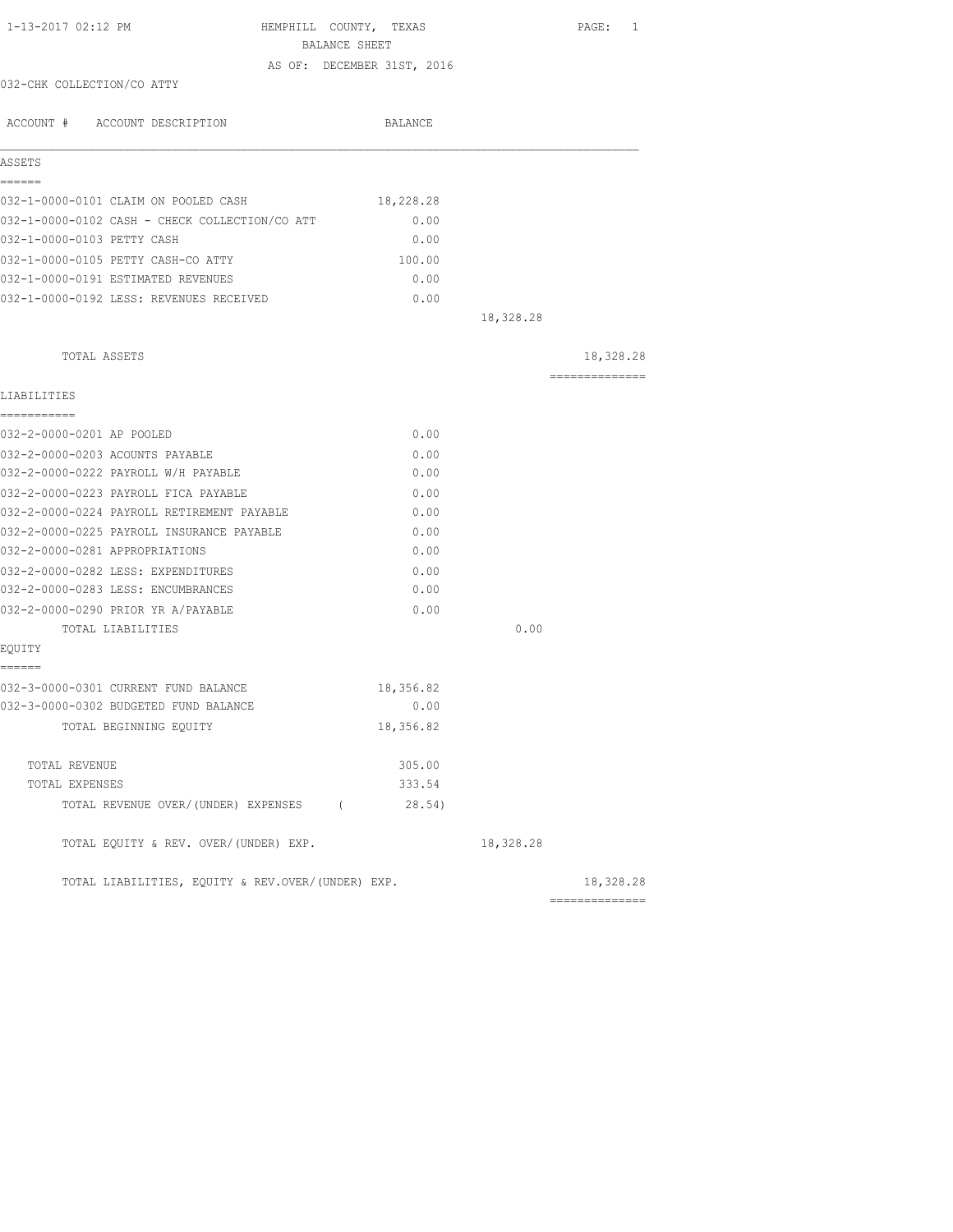| 1-13-2017 02:12 PM                                | HEMPHILL COUNTY, TEXAS     | PAGE: 1         |
|---------------------------------------------------|----------------------------|-----------------|
|                                                   | BALANCE SHEET              |                 |
| 036-ANNUAL LEOSE/LAW                              | AS OF: DECEMBER 31ST, 2016 |                 |
|                                                   |                            |                 |
| ACCOUNT # ACCOUNT DESCRIPTION                     | BALANCE                    |                 |
| ASSETS                                            |                            |                 |
| ======                                            |                            |                 |
| 036-1-0000-0101 CLAIM ON POOLED CASH              | 7,459.24                   |                 |
| 036-1-0000-0102 CASH - ANNUAL LEOSE/LAW           | 0.00                       |                 |
| 036-1-0000-0191 ESTIMATED REVENUES                | 0.00                       |                 |
| 036-1-0000-0192 LESS: REVENUES RECEIVED           | 0.00                       | 7,459.24        |
|                                                   |                            |                 |
| TOTAL ASSETS                                      |                            | 7,459.24        |
|                                                   |                            | --------------- |
| LIABILITIES<br>===========                        |                            |                 |
| 036-2-0000-0201 AP POOLED                         | 0.00                       |                 |
| 036-2-0000-0203 ACOUNTS PAYABLE                   | 0.00                       |                 |
| 036-2-0000-0222 PAYROLL W/H PAYABLE               | 0.00                       |                 |
| 036-2-0000-0223 PAYROLL FICA PAYABLE              | 0.00                       |                 |
| 036-2-0000-0224 PAYROLL RETIREMENT PAYABLE        | 0.00                       |                 |
| 036-2-0000-0225 PAYROLL INSURANCE PAYABLE         | 0.00                       |                 |
| 036-2-0000-0281 APPROPRIATIONS                    | 0.00                       |                 |
| 036-2-0000-0282 LESS: EXPENDITURES                | 0.00                       |                 |
| 036-2-0000-0283 LESS: ENCUMBRANCES                | 0.00                       |                 |
| 036-2-0000-0290 PRIOR YR A/PAYABLE                | 0.00                       |                 |
| TOTAL LIABILITIES                                 |                            | 0.00            |
| EQUITY                                            |                            |                 |
| ======                                            |                            |                 |
| 036-3-0000-0301 CURRENT FUND BALANCE              | 7,459.24                   |                 |
| 036-3-0000-0302 BUDGETED FUND BALANCE             | 0.00                       |                 |
| TOTAL BEGINNING EQUITY                            | 7,459.24                   |                 |
| TOTAL REVENUE                                     | 0.00                       |                 |
| TOTAL EXPENSES                                    | 0.00                       |                 |
| TOTAL REVENUE OVER/(UNDER) EXPENSES               | 0.00                       |                 |
| TOTAL EQUITY & REV. OVER/(UNDER) EXP.             |                            | 7,459.24        |
| TOTAL LIABILITIES, EQUITY & REV.OVER/(UNDER) EXP. |                            | 7,459.24        |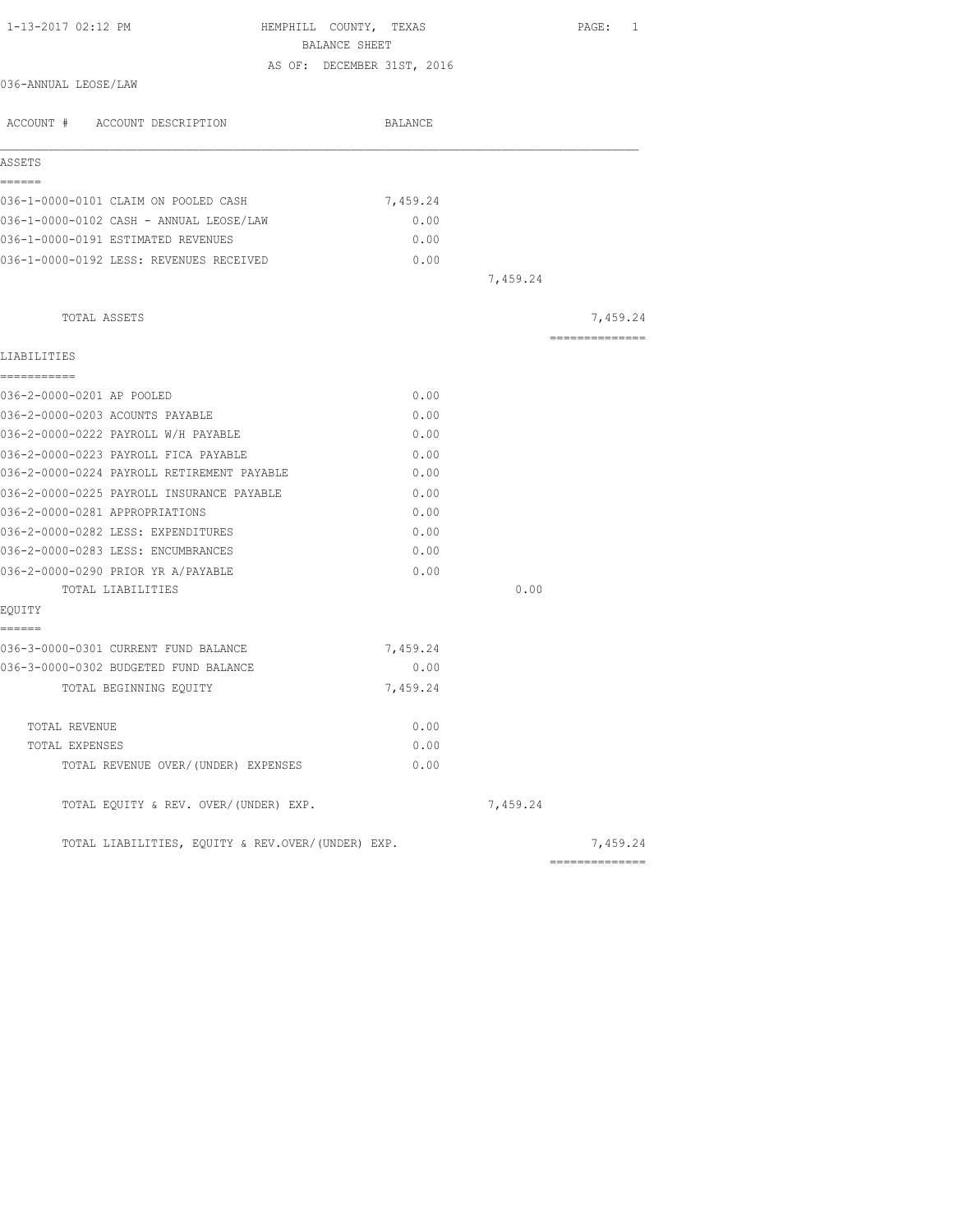| 1-13-2017 02:13 PM                         | HEMPHILL COUNTY, TEXAS<br>BALANCE SHEET |           | PAGE: 1         |
|--------------------------------------------|-----------------------------------------|-----------|-----------------|
|                                            | AS OF: DECEMBER 31ST, 2016              |           |                 |
| 046-SCAAP                                  |                                         |           |                 |
| ACCOUNT # ACCOUNT DESCRIPTION              | BALANCE                                 |           |                 |
| ASSETS                                     |                                         |           |                 |
| ------                                     |                                         |           |                 |
| 046-1-0000-0101 CLAIM ON POOLED CASH       | 65,265.58                               |           |                 |
| 046-1-0000-0102 CASH - SCAAP               | 0.00                                    |           |                 |
| 046-1-0000-0191 ESTIMATED REVENUES         | 0.00                                    |           |                 |
| 046-1-0000-0192 LESS: REVENUES RECEIVED    | 0.00                                    | 65,265.58 |                 |
| TOTAL ASSETS                               |                                         |           | 65,265.58       |
| LIABILITIES                                |                                         |           | --------------- |
| ===========                                |                                         |           |                 |
| 046-2-0000-0201 AP POOLED                  | 0.00                                    |           |                 |
| 046-2-0000-0203 ACOUNTS PAYABLE            | 0.00                                    |           |                 |
| 046-2-0000-0222 PAYROLL W/H PAYABLE        | 0.00                                    |           |                 |
| 046-2-0000-0223 PAYROLL FICA PAYABLE       | 0.00                                    |           |                 |
| 046-2-0000-0224 PAYROLL RETIREMENT PAYABLE | 0.00                                    |           |                 |
| 046-2-0000-0225 PAYROLL INSURANCE PAYABLE  | 0.00                                    |           |                 |
| 046-2-0000-0281 APPROPRIATIONS             | 0.00                                    |           |                 |
| 046-2-0000-0282 LESS: EXPENDITURES         | 0.00                                    |           |                 |
| 046-2-0000-0283 LESS: ENCUMBRANCES         | 0.00                                    |           |                 |
| TOTAL LIABILITIES                          |                                         | 0.00      |                 |
| EQUITY                                     |                                         |           |                 |
| ======                                     |                                         |           |                 |
| 046-3-0000-0301 CURRENT FUND BALANCE       | 59,529.46                               |           |                 |
| 046-3-0000-0302 BUDGETED FUND BALANCE      | 0.00                                    |           |                 |
| TOTAL BEGINNING EQUITY                     | 59,529.46                               |           |                 |
| TOTAL REVENUE                              | 7,354.00                                |           |                 |
| TOTAL EXPENSES                             | 1,617.88                                |           |                 |
| TOTAL REVENUE OVER/(UNDER) EXPENSES        | 5,736.12                                |           |                 |
| TOTAL EQUITY & REV. OVER/(UNDER) EXP.      |                                         | 65,265.58 |                 |

TOTAL LIABILITIES, EQUITY & REV.OVER/(UNDER) EXP. 65,265.58

| TOTAL LIABILITIES, EOUITY & REV.OVER/(UNDER) EXP. | 55,265.58      |
|---------------------------------------------------|----------------|
|                                                   | ______________ |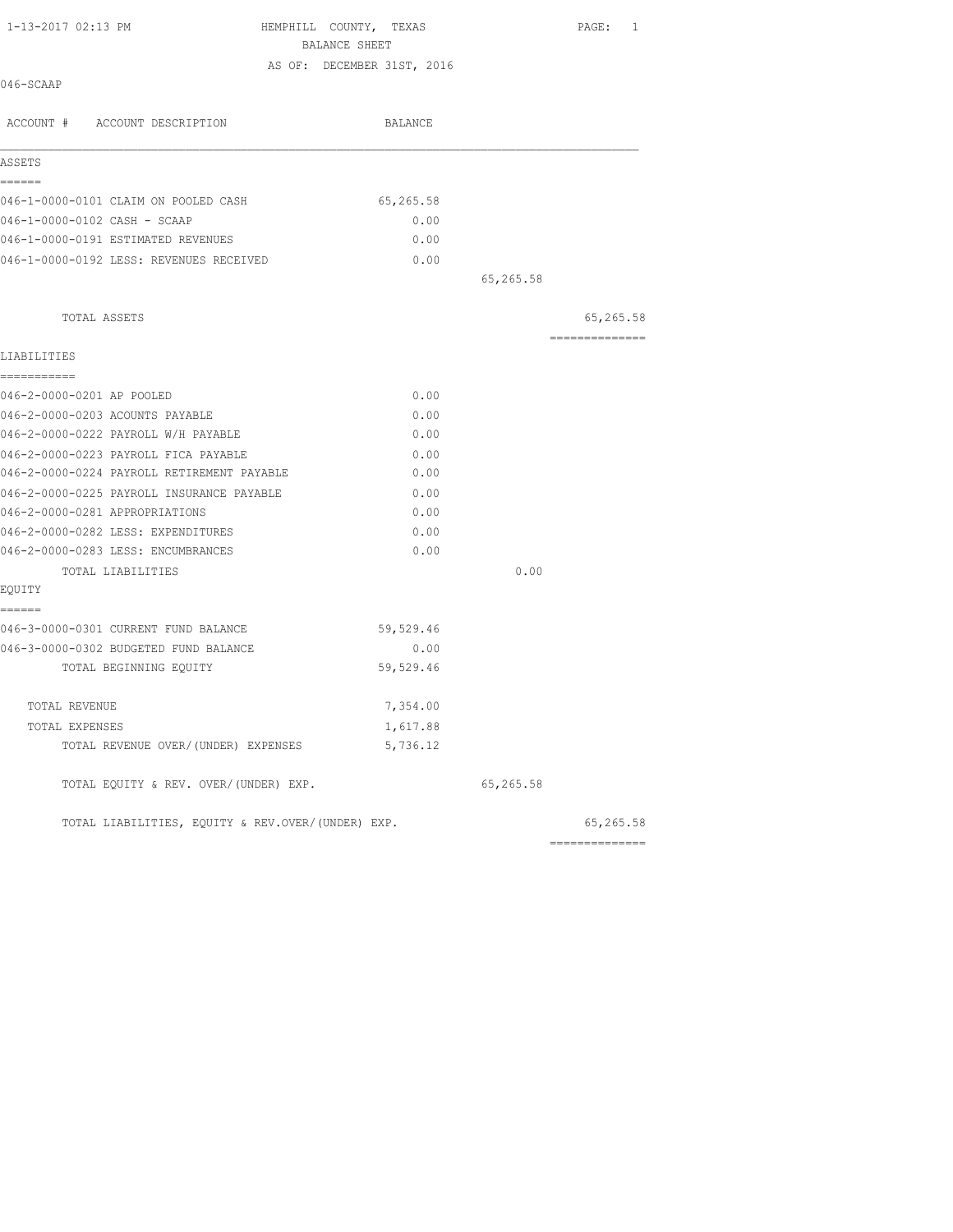| 1-13-2017 02:13 PM                                | HEMPHILL COUNTY, TEXAS |                            |           | PAGE: 1                                                                                                                                                                                                                                                                                                                                                                                                                                                                                |
|---------------------------------------------------|------------------------|----------------------------|-----------|----------------------------------------------------------------------------------------------------------------------------------------------------------------------------------------------------------------------------------------------------------------------------------------------------------------------------------------------------------------------------------------------------------------------------------------------------------------------------------------|
|                                                   | BALANCE SHEET          |                            |           |                                                                                                                                                                                                                                                                                                                                                                                                                                                                                        |
|                                                   |                        | AS OF: DECEMBER 31ST, 2016 |           |                                                                                                                                                                                                                                                                                                                                                                                                                                                                                        |
| 047-SHERIFF COMMISSARY                            |                        |                            |           |                                                                                                                                                                                                                                                                                                                                                                                                                                                                                        |
| ACCOUNT # ACCOUNT DESCRIPTION                     |                        | BALANCE                    |           |                                                                                                                                                                                                                                                                                                                                                                                                                                                                                        |
| ASSETS                                            |                        |                            |           |                                                                                                                                                                                                                                                                                                                                                                                                                                                                                        |
| ======<br>047-1-0000-0101 SHERIFF COMMISSARY      |                        | 10,875.39                  |           |                                                                                                                                                                                                                                                                                                                                                                                                                                                                                        |
| 047-1-0000-0102 CASH-SHERIFF COMMISSARY           |                        | 0.00                       |           |                                                                                                                                                                                                                                                                                                                                                                                                                                                                                        |
|                                                   |                        |                            | 10,875.39 |                                                                                                                                                                                                                                                                                                                                                                                                                                                                                        |
| TOTAL ASSETS                                      |                        |                            |           | 10,875.39                                                                                                                                                                                                                                                                                                                                                                                                                                                                              |
| EQUITY                                            |                        |                            |           | $\begin{array}{cccccccccc} \multicolumn{2}{c}{} & \multicolumn{2}{c}{} & \multicolumn{2}{c}{} & \multicolumn{2}{c}{} & \multicolumn{2}{c}{} & \multicolumn{2}{c}{} & \multicolumn{2}{c}{} & \multicolumn{2}{c}{} & \multicolumn{2}{c}{} & \multicolumn{2}{c}{} & \multicolumn{2}{c}{} & \multicolumn{2}{c}{} & \multicolumn{2}{c}{} & \multicolumn{2}{c}{} & \multicolumn{2}{c}{} & \multicolumn{2}{c}{} & \multicolumn{2}{c}{} & \multicolumn{2}{c}{} & \multicolumn{2}{c}{} & \mult$ |
| ======                                            |                        |                            |           |                                                                                                                                                                                                                                                                                                                                                                                                                                                                                        |
| 047-3-0000-0301 SHERIFF COMMISSARY                |                        | 10,875.39                  |           |                                                                                                                                                                                                                                                                                                                                                                                                                                                                                        |
| TOTAL BEGINNING EQUITY                            |                        | 10,875.39                  |           |                                                                                                                                                                                                                                                                                                                                                                                                                                                                                        |
| TOTAL REVENUE                                     |                        | 0.00                       |           |                                                                                                                                                                                                                                                                                                                                                                                                                                                                                        |
| TOTAL EXPENSES                                    |                        | 0.00                       |           |                                                                                                                                                                                                                                                                                                                                                                                                                                                                                        |
| TOTAL REVENUE OVER/ (UNDER) EXPENSES              |                        | 0.00                       |           |                                                                                                                                                                                                                                                                                                                                                                                                                                                                                        |
| TOTAL EQUITY & REV. OVER/(UNDER) EXP.             |                        |                            | 10,875.39 |                                                                                                                                                                                                                                                                                                                                                                                                                                                                                        |
| TOTAL LIABILITIES, EQUITY & REV.OVER/(UNDER) EXP. |                        |                            |           | 10,875.39                                                                                                                                                                                                                                                                                                                                                                                                                                                                              |
|                                                   |                        |                            |           | $2222222222222222$                                                                                                                                                                                                                                                                                                                                                                                                                                                                     |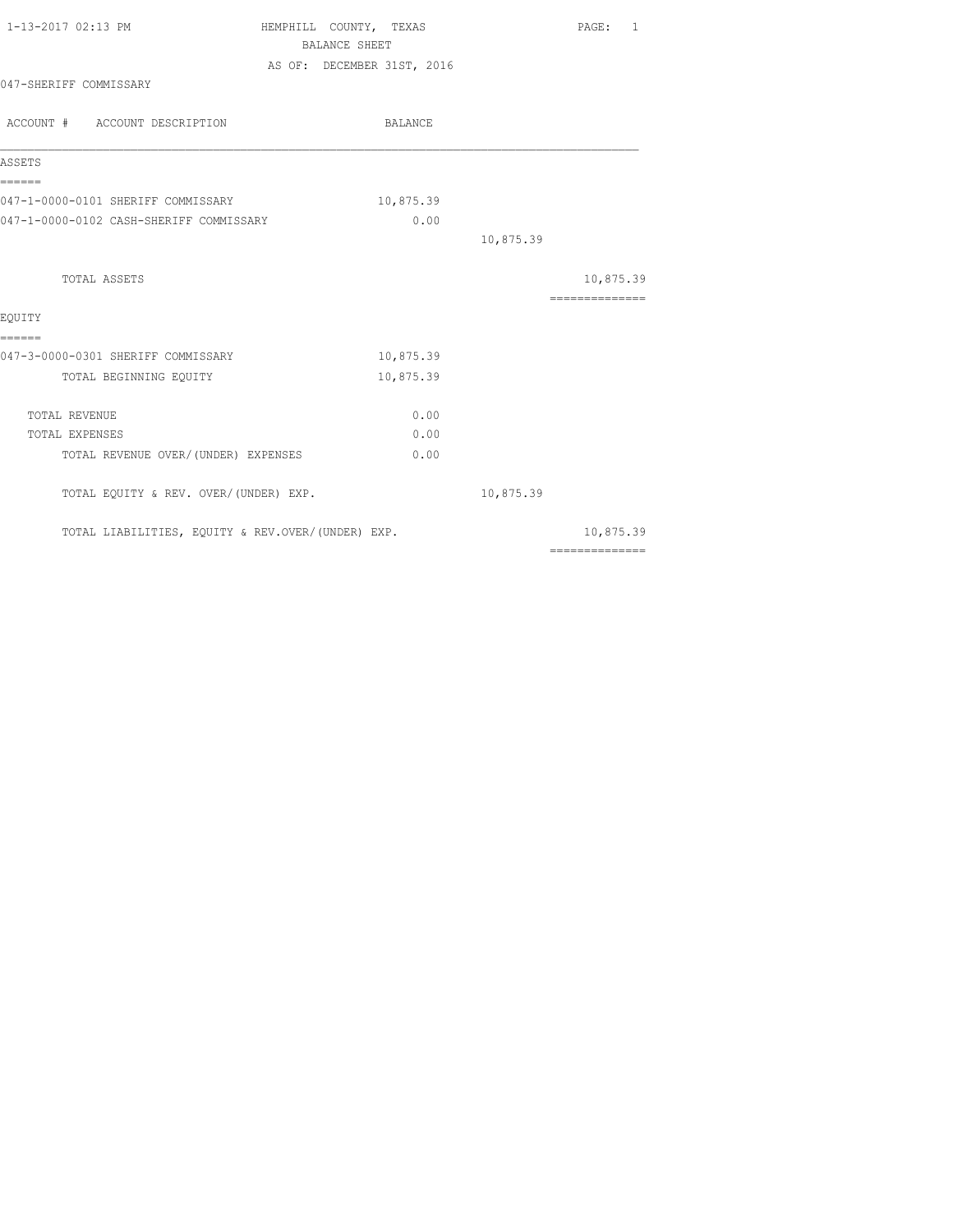| 1-13-2017 02:13 PM  | HEMPHILL COUNTY, TEXAS     | PAGE: 1 |
|---------------------|----------------------------|---------|
|                     | BALANCE SHEET              |         |
|                     | AS OF: DECEMBER 31ST, 2016 |         |
| 048-SHERIFF SEIZURE |                            |         |

| ACCOUNT # ACCOUNT DESCRIPTION                     | <b>BALANCE</b> |          |                |
|---------------------------------------------------|----------------|----------|----------------|
| ASSETS                                            |                |          |                |
| ======                                            |                |          |                |
| 048-1-0000-0102 CASH                              | 5,306.77       |          |                |
|                                                   |                | 5,306.77 |                |
| TOTAL ASSETS                                      |                |          | 5,306.77       |
|                                                   |                |          | ============== |
| EQUITY                                            |                |          |                |
| ======                                            |                |          |                |
| 048-3-0000-0301 FUND BALANCE                      | 5,306.77       |          |                |
| TOTAL BEGINNING EQUITY                            | 5,306.77       |          |                |
| TOTAL REVENUE                                     | 0.00           |          |                |
| TOTAL EXPENSES                                    | 0.00           |          |                |
| TOTAL REVENUE OVER/ (UNDER) EXPENSES              | 0.00           |          |                |
| TOTAL EQUITY & REV. OVER/(UNDER) EXP.             |                | 5,306.77 |                |
| TOTAL LIABILITIES, EQUITY & REV.OVER/(UNDER) EXP. |                |          | 5,306.77       |
|                                                   |                |          | ============== |